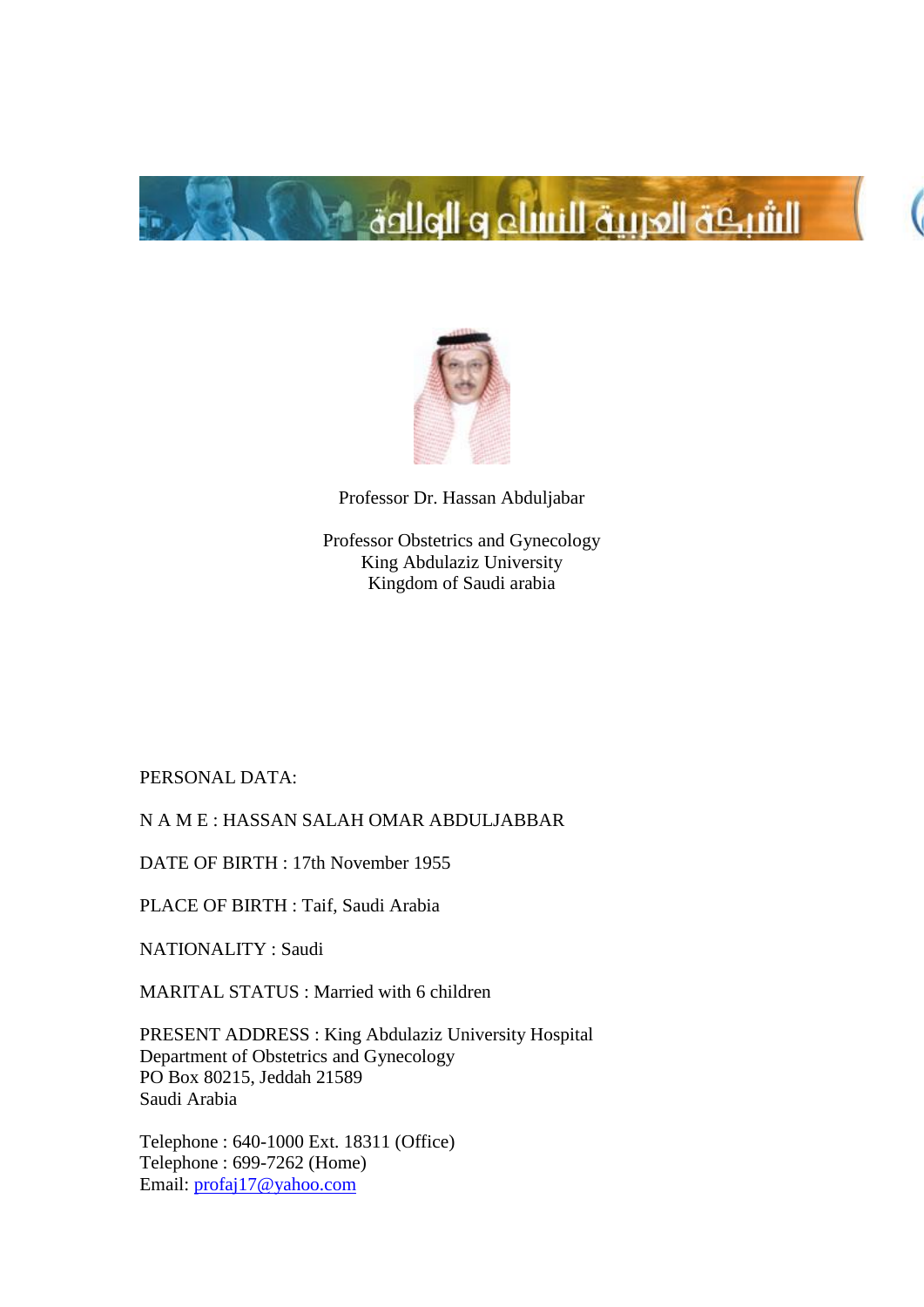# DEGREES AND CERTIFICATIONS:

## DATES INSTITUTION CERTIFICATES OBTAINED

June 1980 King Abdulaziz University M.D. College of Medicine & Allied Health (Overall Grade: Excellent) Sciences, Jeddah, Saudi Arabia

Nov. 1986 Royal College of Physicians and F.R.C.S. (C) Surgeons of Canada

March 1983 Medical Council of Canada M.C.C.E.E.

Dec. 1988 American Board of Obstetrics and A.B.O.G. Gynecology

### ACADEMIC APPOINTMENTS:

### DATES INSTITUTION POSITION HELD

July 1981 to King Abdulaziz University Hospital, Demonstrator, July 1982 Jeddah, Saudi Arabia Department of Obstetrics and Gynecology

Nov. 1986 King Abdulaziz University Hospital, Assistant Professor, to April 1993 Jeddah, Saudi Arabia Department of Obstetrics and Gynecology

? Responsible for teaching 6th year medical students in Obstetrics and Gynecology

? Responsible for residents training for the Arab and Saudi Board Examination in Obstetrics and Gynecology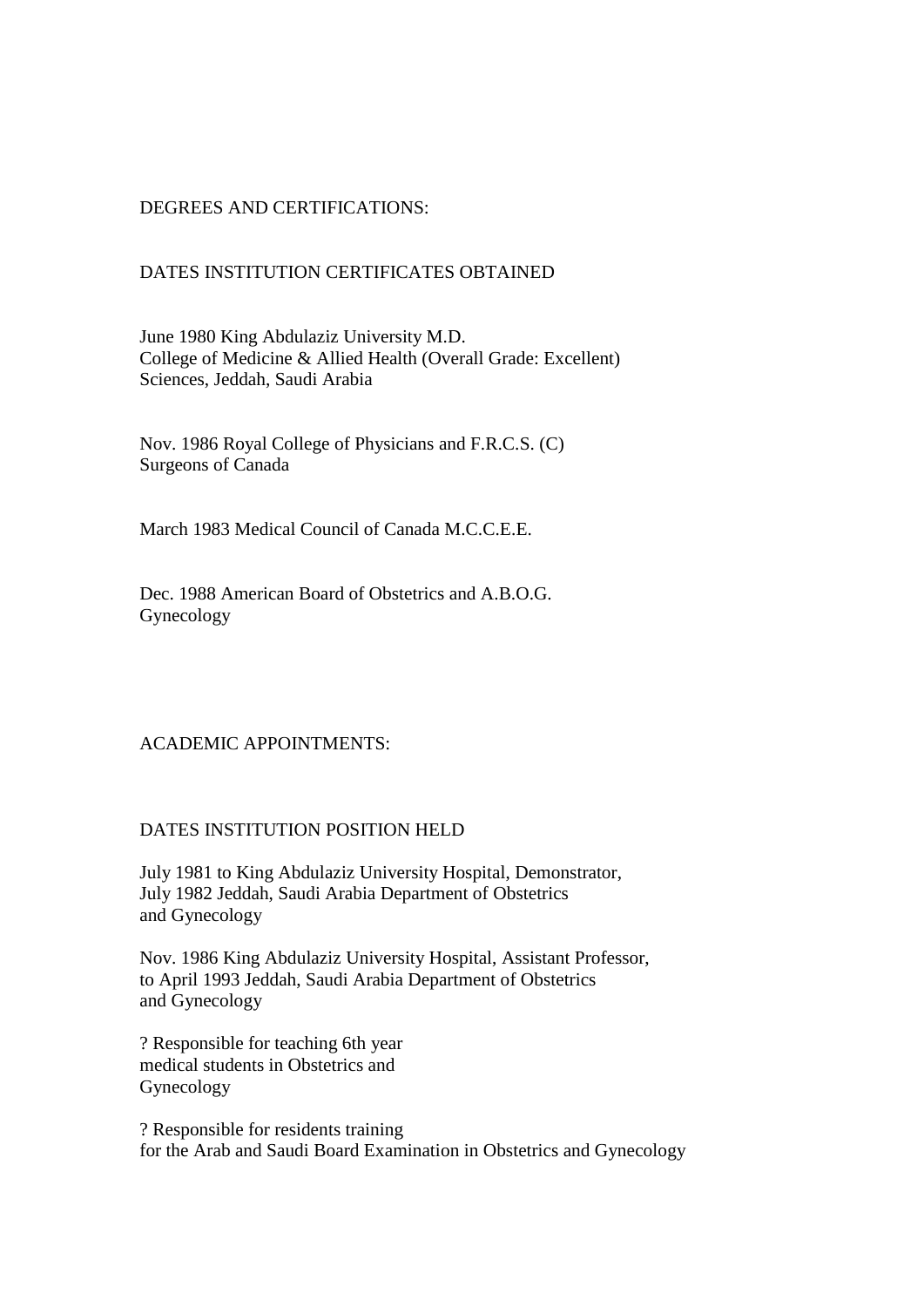Nov. 1988 King Abdulaziz University Hospital, Consultant Jeddah, Saudi Arabia Department of Obstetrics and Gynecology

April 1993 King Abdulaziz University Hospital, Associate Professor, Jeddah, Saudi Arabia Department of Obstetrics and Gynecology

March 1998 King Abdulaziz University Hospital Professor Jeddah, Saudi Arabia Department of Obstetrics And Gynecology

### CLINICAL AND TEACHING ACTIVITIES:

### DATES INSTITUTION POSITION HELD

July 1980 King Abdulaziz University Hospital, Internship Jeddah, Saudi Arabia

July 1981 to King Abdulaziz University Hospital, First Year Resident July 1982 Jeddah, Saudi Arabia (Senior House Officer), Department of Ob/Gyn Sept. 1982 University of Western Ontario, Research Fellow, to June 1983 London, Ontario, Canada Department of Ob/Gyn

July 1983 University of Western Ontario, Second Year Resident, London, Ontario, Canada Department of Ob/Gyn

July 1984 University of Western Ontario, Senior Resident, London, Ontario, Canada Department of Ob/Gyn

July 1985 University of Western Ontario, Chief Resident, London, Ontario, Canada Department of Ob/Gyn

July 1986 University of Western Ontario, Clinical Fellow, London, Ontario, Canada Department of Ob/Gyn

Nov. 1986 King Abdulaziz University Hospital, Senior Registrar, Jeddah, Saudi Arabia Department of Ob/Gyn

Dec. 1988 King Abdulaziz University Hospital, Consultant, to Present Jeddah, Saudi Arabia Department of Ob/Gyn, with the following responsibilities:

? Weekly Out-Patient Clinic sessions

? Weekly Operating Theater sessions

? Daily clinical rounds in the Obstetrics/Gynecological Ward to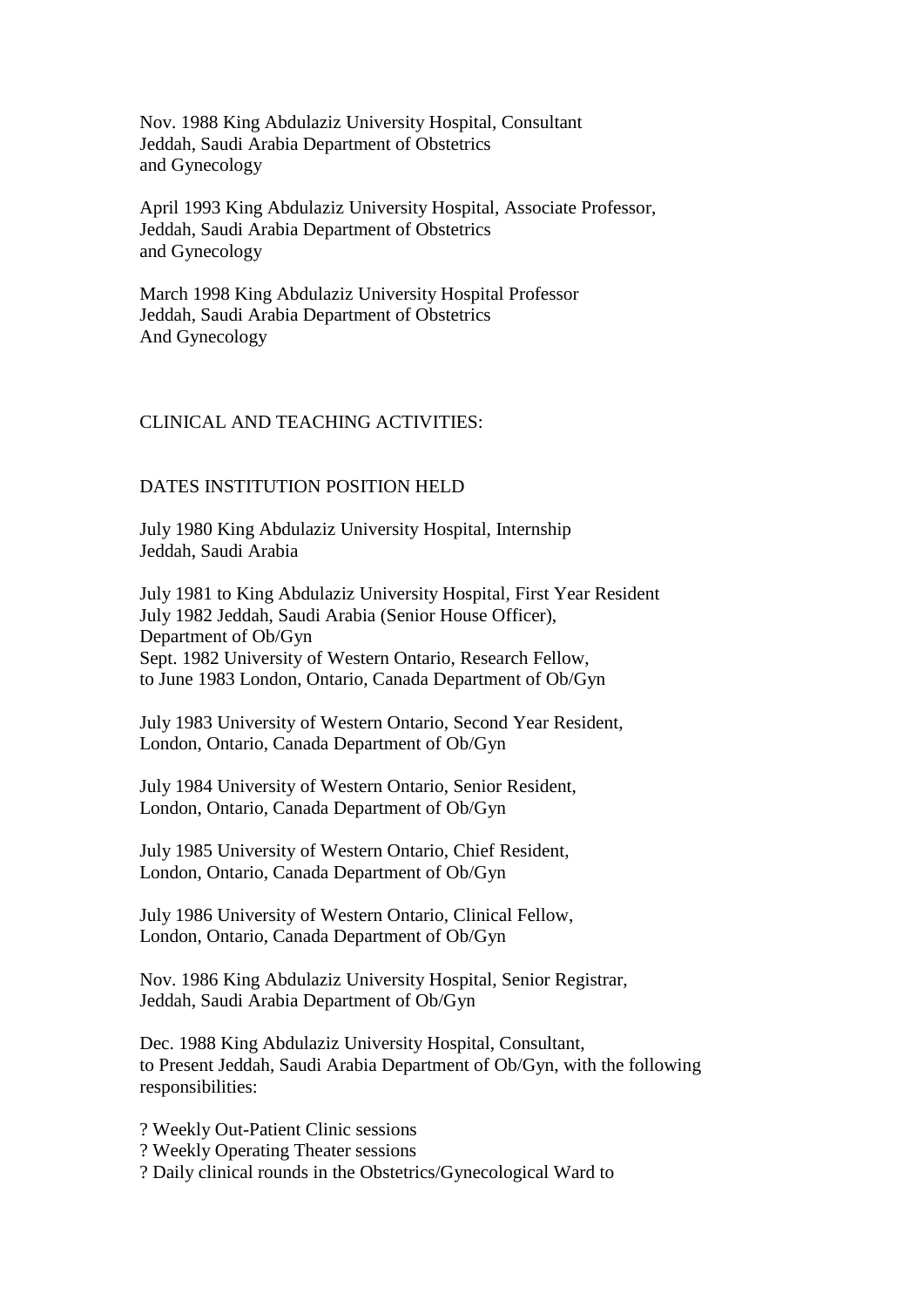evaluate patients admitted under my care. ? Clinical teaching of 6th year medical students in Obstetrics and Gynecology.

## ADMINISTRATIVE AND ACADEMIC ACTIVITIES:

## DATES INSTITUTION POSITION HELD

\_\_\_\_\_\_\_\_\_\_\_\_\_\_

Dec. 1986 King Abdulaziz University Hospital, Vice Chairman, Department Jeddah, Saudi Arabia of Obstetrics and Gynaecology

Dec. 1986 King Abdulaziz University Hospital, Member, Clinical Examination Jeddah, Saudi Arabia Organizing Committee

Jan. 1987 King Abdulaziz University Hospital, Member, Operating Theatre Jeddah, Saudi Arabia Committee

Aug. 1987 King Abdulaziz University Hospital, Member, Student Selection College of Medicine, Jeddah, Committee Saudi Arabia

June 1988 King Abdulaziz University Hospital, Member, Medical Records Jeddah, Saudi Arabia Committee

\_\_\_\_\_\_\_\_\_\_\_\_\_\_\_\_\_\_\_\_\_\_\_\_\_\_\_\_\_\_\_\_\_\_\_\_\_\_\_\_\_\_\_\_\_\_\_\_\_\_\_\_\_\_\_\_\_\_\_\_\_\_\_\_\_\_\_\_\_

July 1988 Ministry of Health, Representative of King Riyadh, Saudi Arabia Abdulaziz University Hospital at the Committee for the establishment of a school for medical technologists Nov. 1988 King Abdulaziz City for Science Representative of King Abdulaziz and Technology University Hospital for the Riyadh , Saudi Arabia National Cancer Registry

Aug. 1989 Security Forces Hospital, Locum Chairman, Department of Riyadh, Saudi Arabia Obstetrics & Gynecology

Jan. 1990 King Abdulaziz University Hospital, Member, ICU Committee College of Medicine Jeddah, Saudi Arabia

Mar. 1990 King Abdulaziz University Hospital, Chairman, Library Committee Jeddah, Saudi Arabia

Jan. 1990 King Abdulaziz Hospital, MOH, Locum Chairman, Department of Jeddah, Saudi Arabia Obstetrics & Gynaecology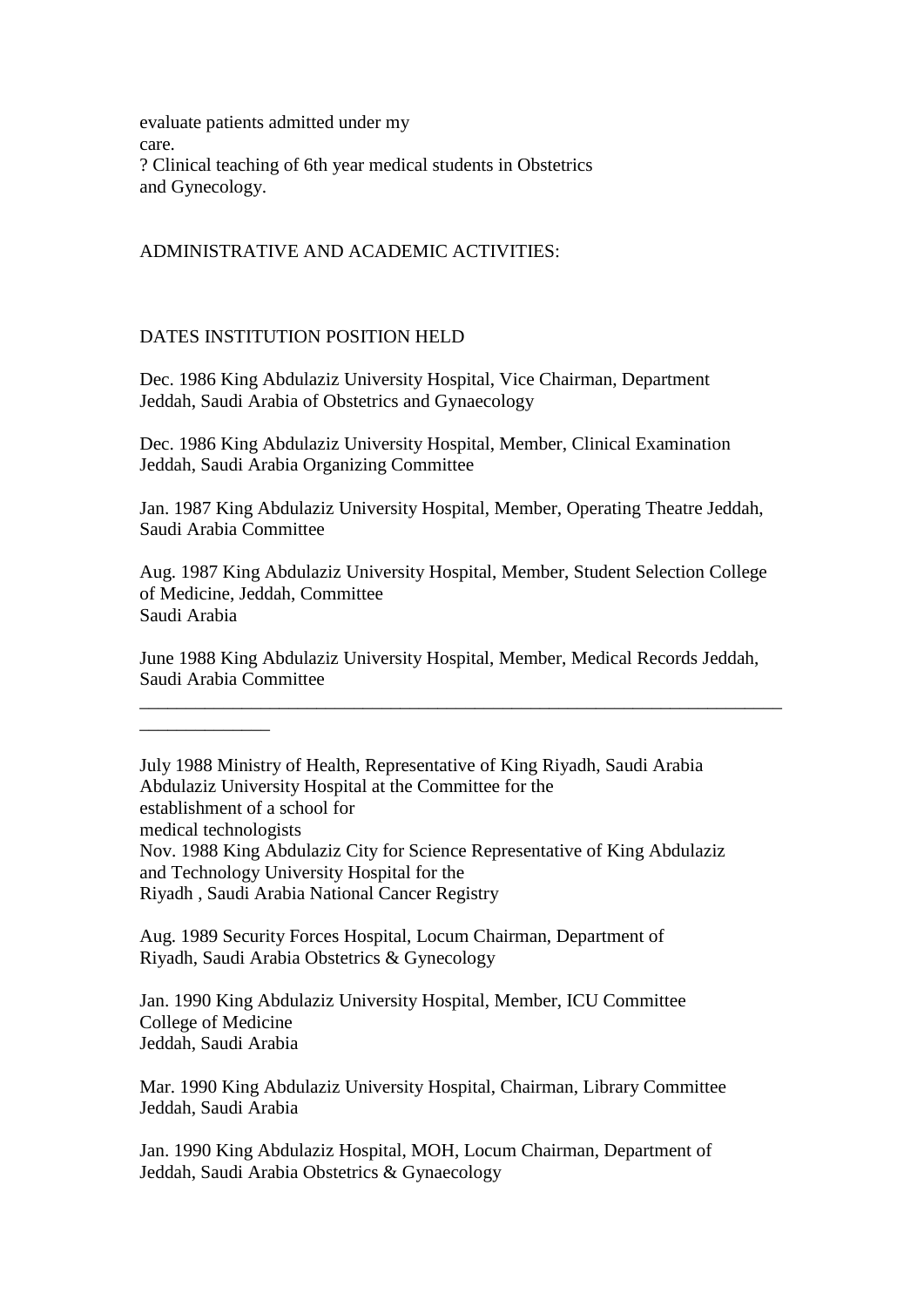1993 -1994 Bakhsh Hospital, Part-time Consultation Chairman, Jeddah, Saudi Arabia Department of Obstetrics & Gynecology

1994 - present United Doctor Hospital Part-Time Consultant, Jeddah, Saudi Arabia Medical Director

July. 1995-2001 King Abdulaziz University Hospital, Chairman, Department Jeddah, Saudi Arabia of Obstetrics and Gynaecology

## MEMBERSHIPS OF MEDICAL ASSOCIATIONS:

## DATES INSTITUTION TYPE OF ASSOCIATION

1985 Society of Obstetricians and Fellow Gynecologists of Canada

1985 American College of Obstetrician and Fellow Gynecologists

1988 American Fertility Society Member

1988 American Society of Gynecological Member Laparoscopists

1989 Saudi Obstetrics and Gynecological Member Society

1995 Middle East Fertility Society Member

1997 Saudi Fertility Forum Member

1997 Saudi Oncology Group Member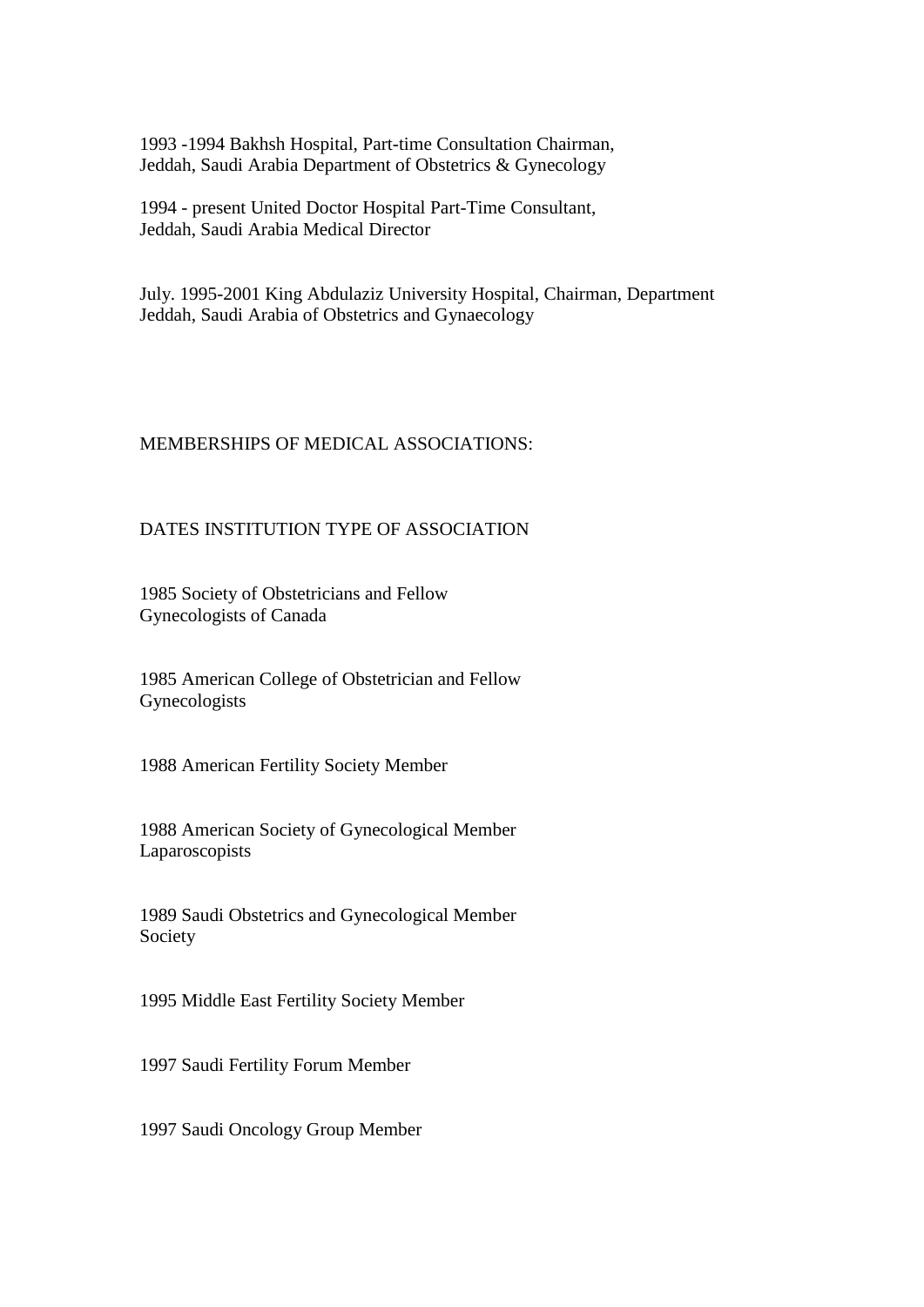#### COURSES ATTENDED:

### DATES VENUE SUBJECT

December 1987 King Abdulaziz University, Workshop on Instructional Methods College of Medicine and Allied Sciences, Jeddah Saudi Arabia

November 1987 Osler Institute, Chicago, Obstetrics & Gynaecology Review Illinois, U.S.A. Course

September 1989 University of Alabama, Introduction to Computers Birmingham, U.S.A.

September 1989 University of Alabama, Advanced Microcomputers Birmingham, U.S.A.

November 1989 University of Alabama, Advanced WordPerfect 5.0 Birmingham, U.S.A.

February 1990 King Abdulaziz University, Speaker in a Day Release Course College of Medicine, for Membership in the Saudi Jeddah, Saudi Arabia Obstetric and Gynaecological Society

June 1993 Kiel University, Course on Laparoscopic Surgery Germany

December 1993 King Abdulaziz University Course on Laser Surgery Hospital, Jeddah, Saudi Arabia

May 1994 Marriott Hotel, Cairo, Egypt First Pan-African Maternal & Child Health International Conference

September 1994 Montreal, Canada FIGO 1994

November 1994 Burssel , Belgium Endoscopy and lazer

May 1996 KAU & TUFTS University Molecular Medicine.

Aug. 1997 Copenhagen - Denmark FIGO 1997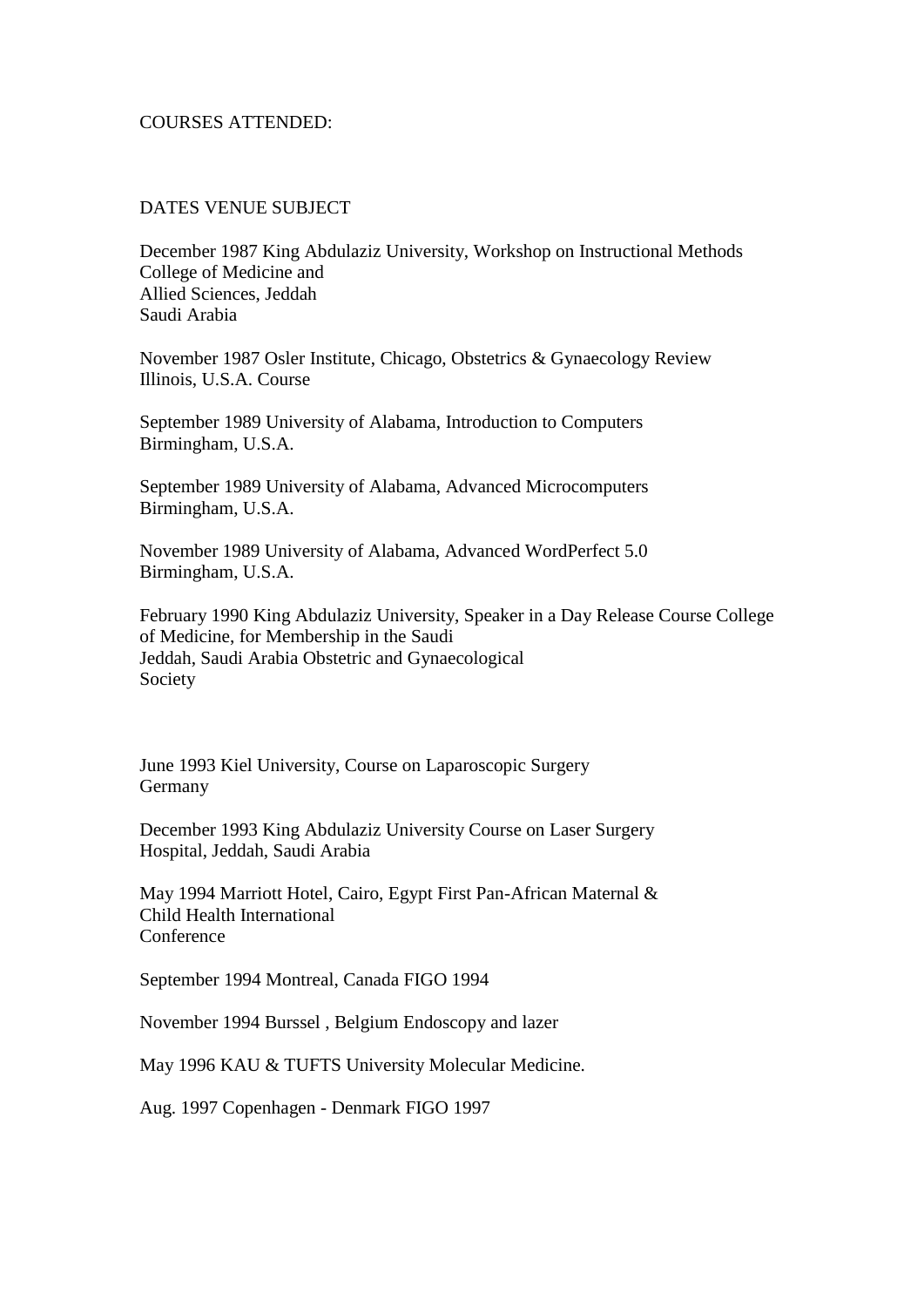#### CONFERENCES AND WORKSHOPS ATTENDED:

### DATES VENUE SUBJECT

June 1983 San Francisco, U.S.A. Society of Gynecologic Investigation Presented paper on: ? Brain Blood Flow in the Fetal Lamb as Determined Input by Electrocortical Activity

June 1985 Jasper, Alberta, Canada Society of Obstetricians and Gynaecologists of Canada. Presented paper on: ? Schauta-Amreich Radical Vaginal Hysterectomy: Indications in 1985

June 1987 Ottawa, Ontario, Canada Society of Obstetricians and Gynaecologists of Canada

November 1988 King Abdulaziz City of Science Workshop on National Cancer and Technology, Riyadh, Registry. Presented papers on: Saudi Arabia ? Abnormal Cervical Cytology: A Preliminary Report on 21,372 Women in Jeddah

? The Prevalence of Trophoblastic Disease in Jeddah

March 1988 Dr. Baksh Hospital, 1st International Symposium on Jeddah, Saudi Arabia Diabetes

December 1988 Children's and Maternity Symposium on Gynaecological Hospital, Jeddah, Endocrinology and Infertility. Saudi Arabia Presented paper on: ? Some Interesting Findings in Saudi Infertile Patients

January 1989 Children's and Maternity Symposium on Maternal and Child Hospital, Jeddah, Health Care. Presented papers on: Saudi Arabia ? Urinary Tract Infection in Pregnancy ? Cancer in Pregnancy ? Neural Tube Defects, Prenatal Diagnosis and Dilemma of Management

March 1989 Riyadh, Saudi Arabia Symposium on the Treatment and Progress in Infertility. Presented paper on: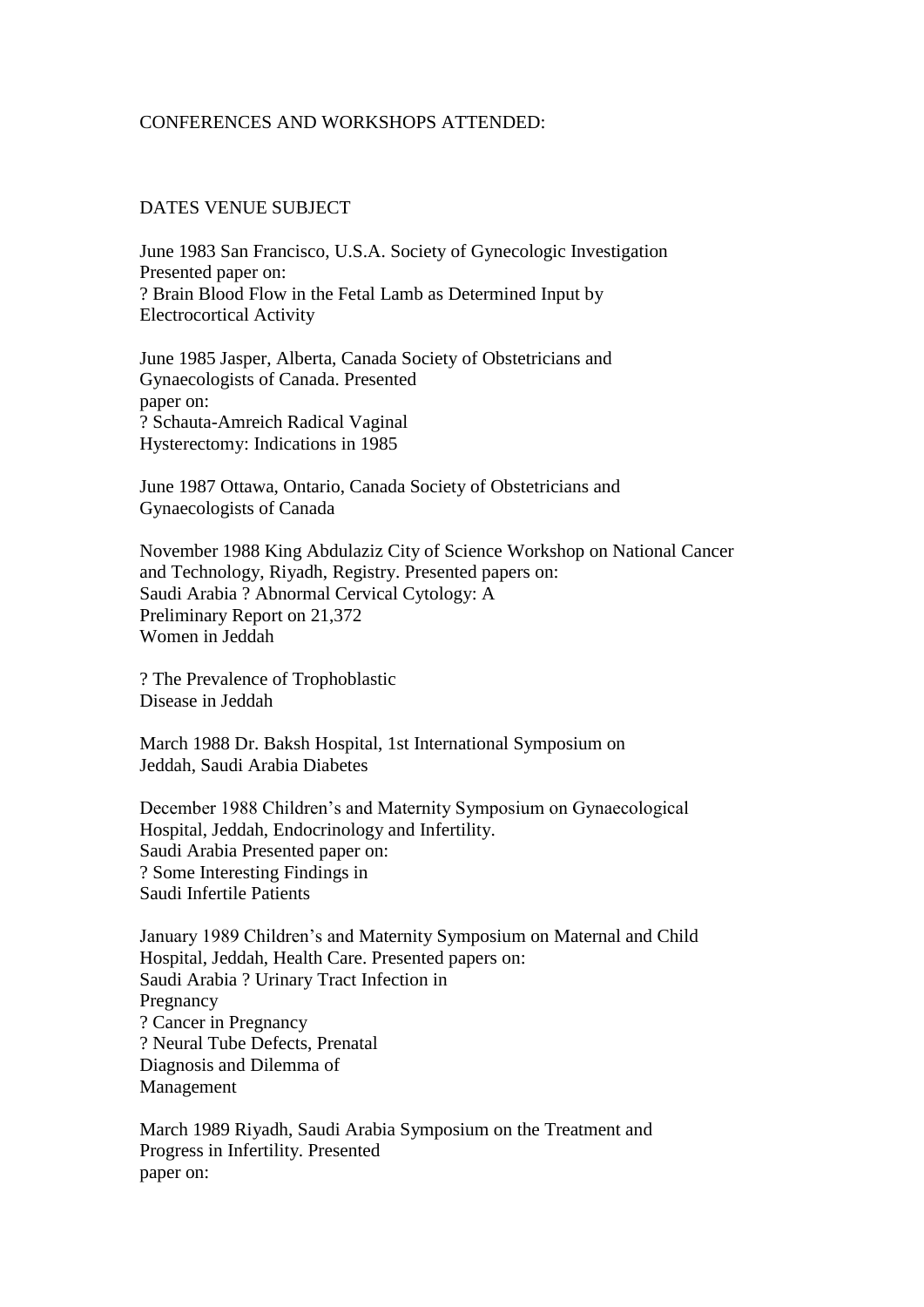? Chlamydial Infection in Saudi Infertile Patients

March 1989 King Fahd Armed Forces Symposium on Hepato-Biliary Hospital, Jeddah, Pancreatic Disorders. Presented Saudi Arabia paper on: ? Cholestesis in Pregnanc28

March 1989 King Abdulaziz University Symposium on Gynaecologic Hospital, Jeddah, Oncology (Saudi Obstetric and Saudi Arabia Gynaecological Society). Presented paper on: ? Review of Cervical Dysplasia and Trophoblastic Disease in Jeddah

September 1989 Paris, France Attended International Symposium on Doppler and Ultrasound

October 1989 King Khalid National Guard Symposium on the Premature Baby. Hospital, Jeddah, Saudi Arabia Presented paper on: ? Lactate Concentration in the Cord Blood of Mature and Premature Babies

October 1989 Marrakesh, Morocco Attended International Federation of Fertility and Sterility (IFFS)

November 1989 Children's and Maternity 4th Primary Health Care Hospital, Jeddah Symposium in Child and Maternity Saudi, Arabia Care. Presented paper on: ? Recommended Screening Program for Cervical Pathology

November 1989 Emirates Medical Association, 1st International Symposium of Dubai Obstetrics and Gynaecology. Presented paper on : ? Abnormal Cervical Cytology: Is It a Problem in Saudi Arabia?

May 1990 Rome, Italy 7th World Congress of Cervical Pathology. Presented paper on: ? Abnormal Cervical Cytology in Saudi Arabia

May 1990 Children's and Maternity 1st Annual General Meeting and Hospital, Jeddah, Scientific Session of the Saudi Saudi Arabia Obstetric and Gynaecological Society. Presented papers on: ? What is Normal?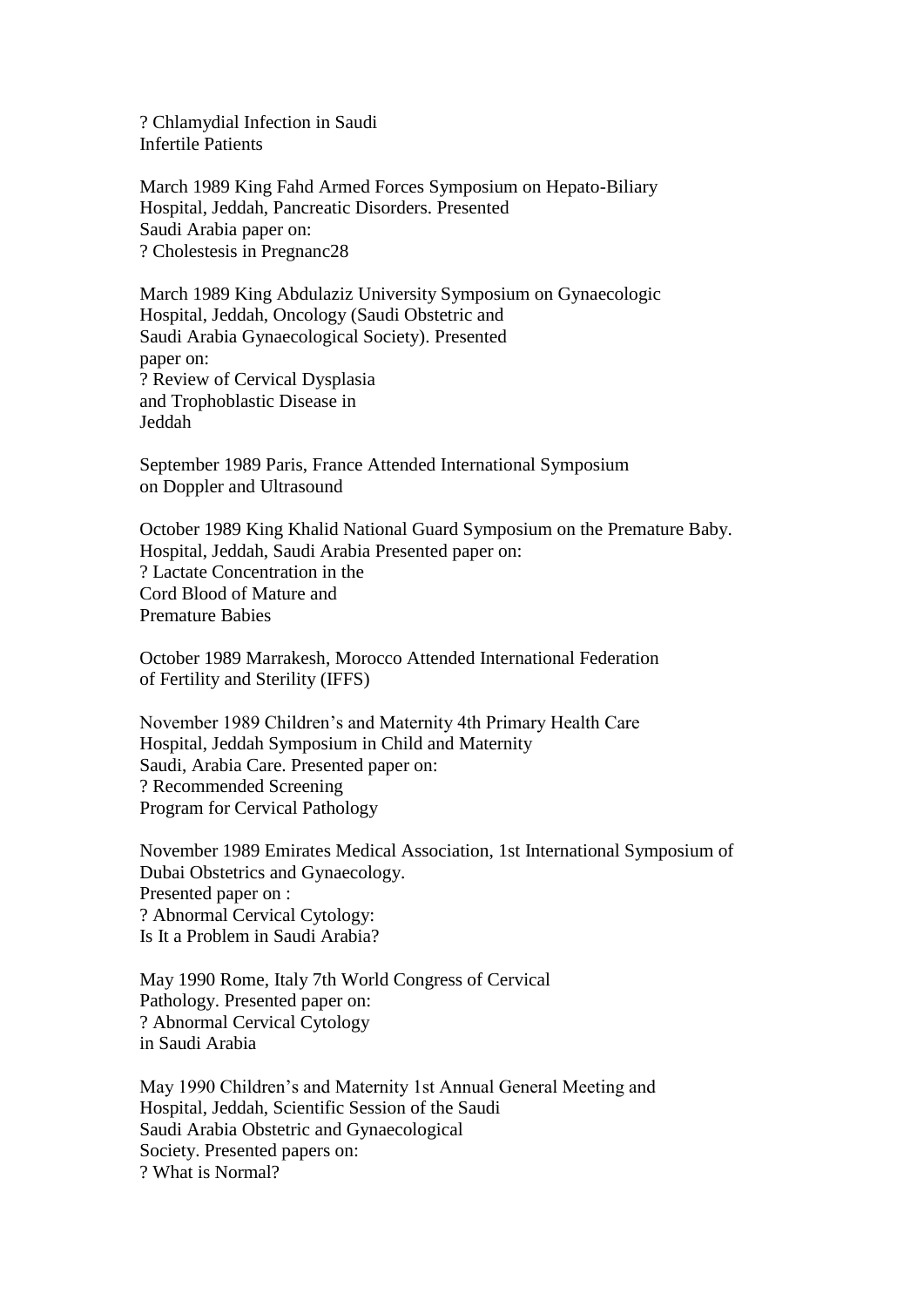? Female Genito-Urinary Fistulae at King Abdulaziz University Hospital ? Ectopic Pregnancies at King Fahd Hospital, Al Baha (A Four Year Review)

December 1990 Children's and Maternity Saudi Obstetrics and Gynaecological Hospital, Jeddah, Society Symposium on Management Saudi Arabia of Labour. Presented paper on: ? Review of Breech Delivery in a Teaching Hospital

November 1991 King Khalid National Guard Sixth Saudi Urology Conferenca. Hospital , Jeddah. ( VVF in Saudi Arabia )

December 1991 Hera General Hospital Experience in care pregnancy and Mecca . Labour ( Use of Computer for Interpretation of CTG )

Sept 1992 King Fahad Coastal City Infertility Symposium. Jeddah.

May 1993 Armed Forces Hospital, Riyadh. The 3rd Annual Meeting of Saudi Obstetric and Gynecological Society. ( The Effect of Busopan On Cervical Dilatation During The First Stage of Labor ) ( Hysterectomy ) ( In-vetro effect of Amniotic Fluids On Bacteria )

May 1993 Holiday Inn , Jeddah. ( Neonatal Pre-natal Club )

Oct. 1993 King Fahd Coastal City, Jeddah The International Conference On Maternal & Fetal Health. ( Toxoplasmosis in pregnancy )

April 1994 King Faisal Specialist Hospital The International Symposium on ` & Research Center, Riyadh. Recent Advanced In Obstetrics & Gynecology ( Infection & Infertility )

May 1994 King Faisal University Dammam The 4th Annual General meeting & scientific Session of Saudi Obstetric & gynecological Society. ( Review of 20 years VVF in Saudi Arabia )

Sept 1994 Montreal, Canada TheXIV FIGO World Congress of the International Federation of Obstetric & Gynecology.

March 1996 Gynae. Club, Society, Jeddah Pros & Cons of induction of ovulation.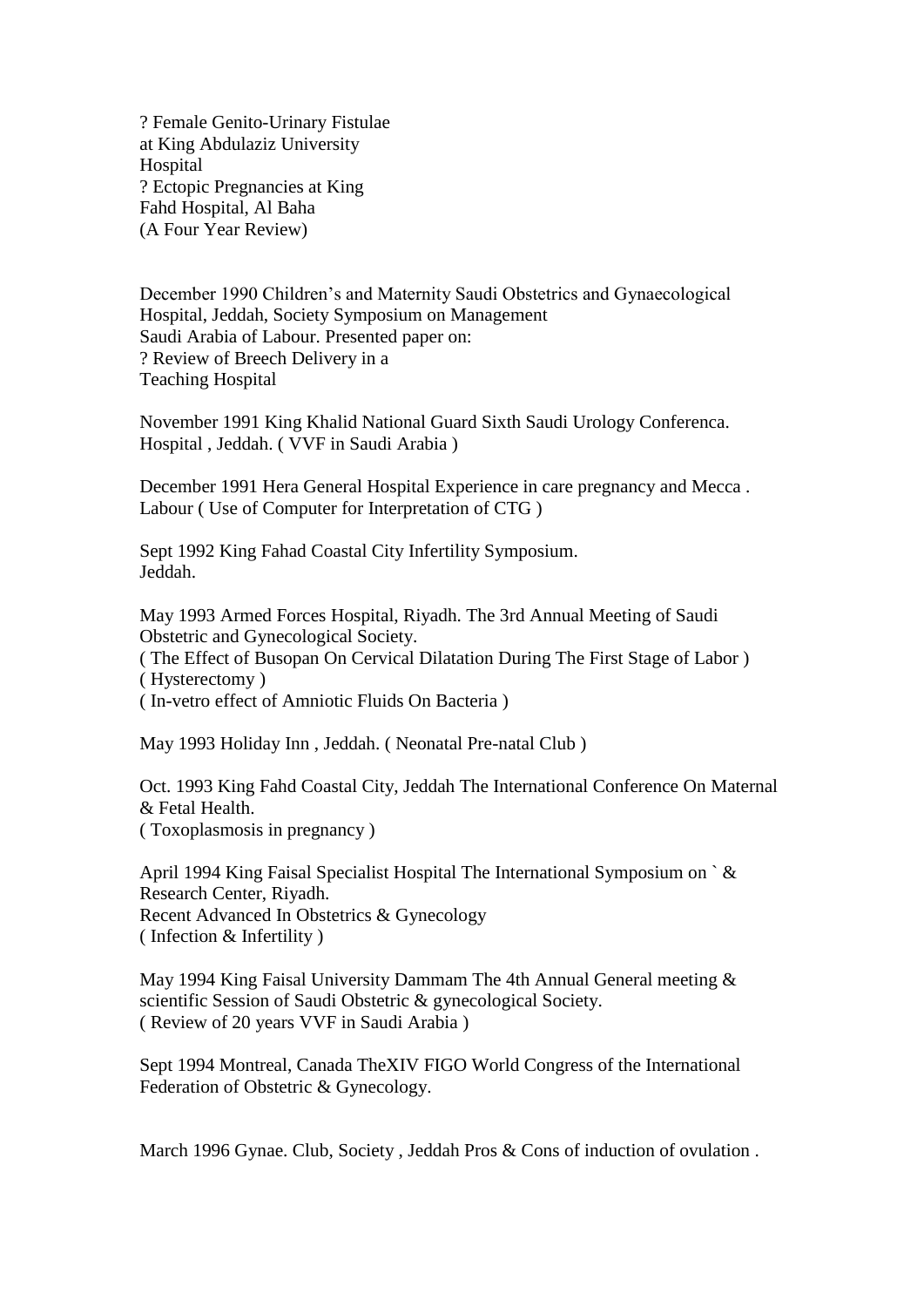Aug. 1997 Copenhagen - Denmark. XV FIGO World Congress of Gynecology & Obstetrics. ( Invited as Co-chairman Preinvasive of the Female Genital Tract )

Nov. 1997 Intercontinental , Jeddah Saudi infertility Forum

Nov. 1997 King Fahd Medical Research Center CME "Seminar on Infectious King Abdulaziz University Diseases in Obstetrics and Jeddah Gynaecology?

Dec. 1997 Holiday Inn Al Fau Hotel Mini Symposium on Jeddah "Menorrhagia - Update on Causes, Diagnosis and Management?

April 1998 King Fahd Research Center The 1st Gulf International Congress King Abdulaziz Univ. Hospital in Ob / Gyn and 8th Annual General Jeddah, Saudi Arabia Saudi Ob / Gyn Society

27 April 1998 King Fahd Research Center Primary Repair of Colon Injury King Abdulaziz Univ. Hospital After Operative Gynecologic Laparoscopy Jeddah, Saudi Arabia

30 April 1998 King Fahd Research Center Major Complications of Gynecologic King Abdulazizs Univ. Hospital Laparoscopy in a Teaching Hospital Jeddah, Saudi Arabia In a Developing Country

Oct. 1998 Intercontinental Hotel The Second International Meeting Jeddah, Saudi Arabia in Reproductive Medicine in the 21st **Century** 

Nov. 1998 King Abdulaziz University 2ndAnnual Meeting of the King Fahd Medical Research Saudi Fertility Society Center, Jeddah, KSA

Nov. 1998 King Fahd Medical Research Workshop on Writing of Center, KAUH Research Proposal and Jeddah, Saudi Arabia Scientific Papers and Editing for Medical Journals

Dec. 1998 Marriot Hotel, Jeddah under Symposium on the the Auspices of the Al-Azizia Management of Maternity & Children's Menopause Hospital, Jeddah

Oct. 1999 King Abdulaziz University Hospital Course for Part II Jeddah, Saudi Arabia Saudi Board, Arab Board & MRCOG Exam

April 2000 King Abdulaziz University Hospital Mini Symposium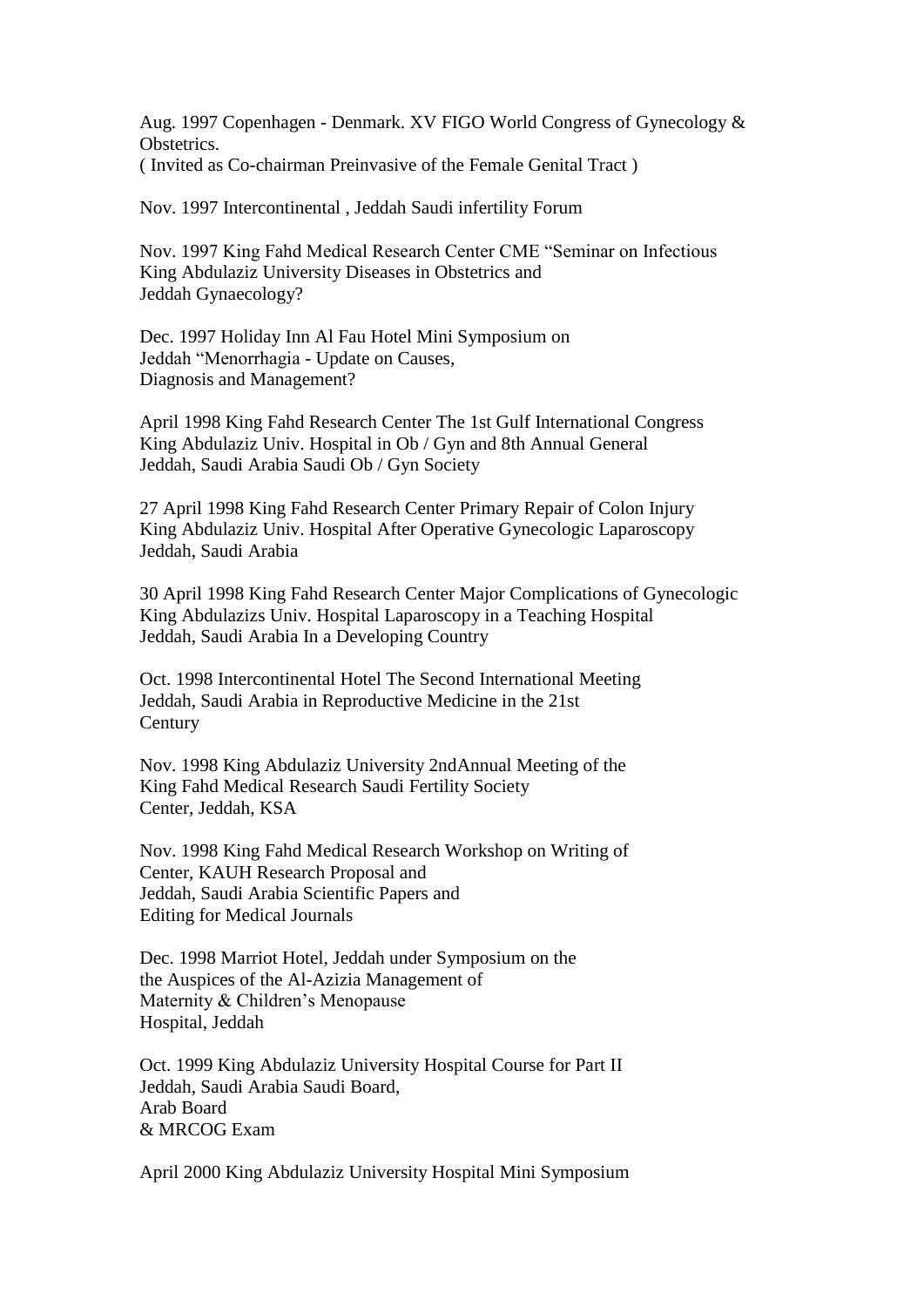Jeddah, Saudi Arabia on Fetal Hypoxia

9 May 2000 King Fahd Research Center Defibulation in Labour: King Abdulaziz Univ. Hosp. Another Reason to Abandon Female Jeddah, Saudi Arabia Genital Mutilation. The Second Gulf International Congress In Obs / Gyn & The 10th Annual Meeting Of the Saudi Society of Obs & Gyne

Oct. 2000 King Abdulaziz University Hospital Course for Part II Jeddah, Saudi Arabia Saudi Board, Arab Board & MRCOG Exam

April 2001 Doha, Qatar International Conference on Obstetrics & Gynecology in Qatar

May 2001 King Fahd Hospital University Scientific Sessions Al Kobar, Saudi Arabia

Oct. 2001 King Abdulaziz University Hospital Course for Part II Jeddah, Saudi Arabia Saudi Board, Arab Board & MRCOG Exam

17 April 2002 King Fahd Research Center 12th Annual Meeting in King Abdulaziz University Hospital Ob / Gyn Society Jeddah, Saudi Arabia Is Conservative Management Of Premature Rupture of Membranes Remote from term justified?

18 April 2002 King Fahd Research Center 12th Annual Meeting in King Abdulaziz University Hospital Ob / Gyn Society Jeddah, Saudi Arabia Induction of Labour with Vaginal Prostaglandin E2 in women with one Previous C/S

18 April 2002 King Fahd Research Center 12th Annual Meeting in King Abdulaziz University Hospital Ob / Gyn Society Jeddah, Saudi Arabia Uterine Rupture in the Maternity & Children's Hospital in Makkah

April 2002 King Abdulaziz University Hospital Workshop on Main Auditorium E-Learning and E-Health Care Jeddah, Saudi Arabia

April 2002 King Abdulaziz University Hospital Lecture on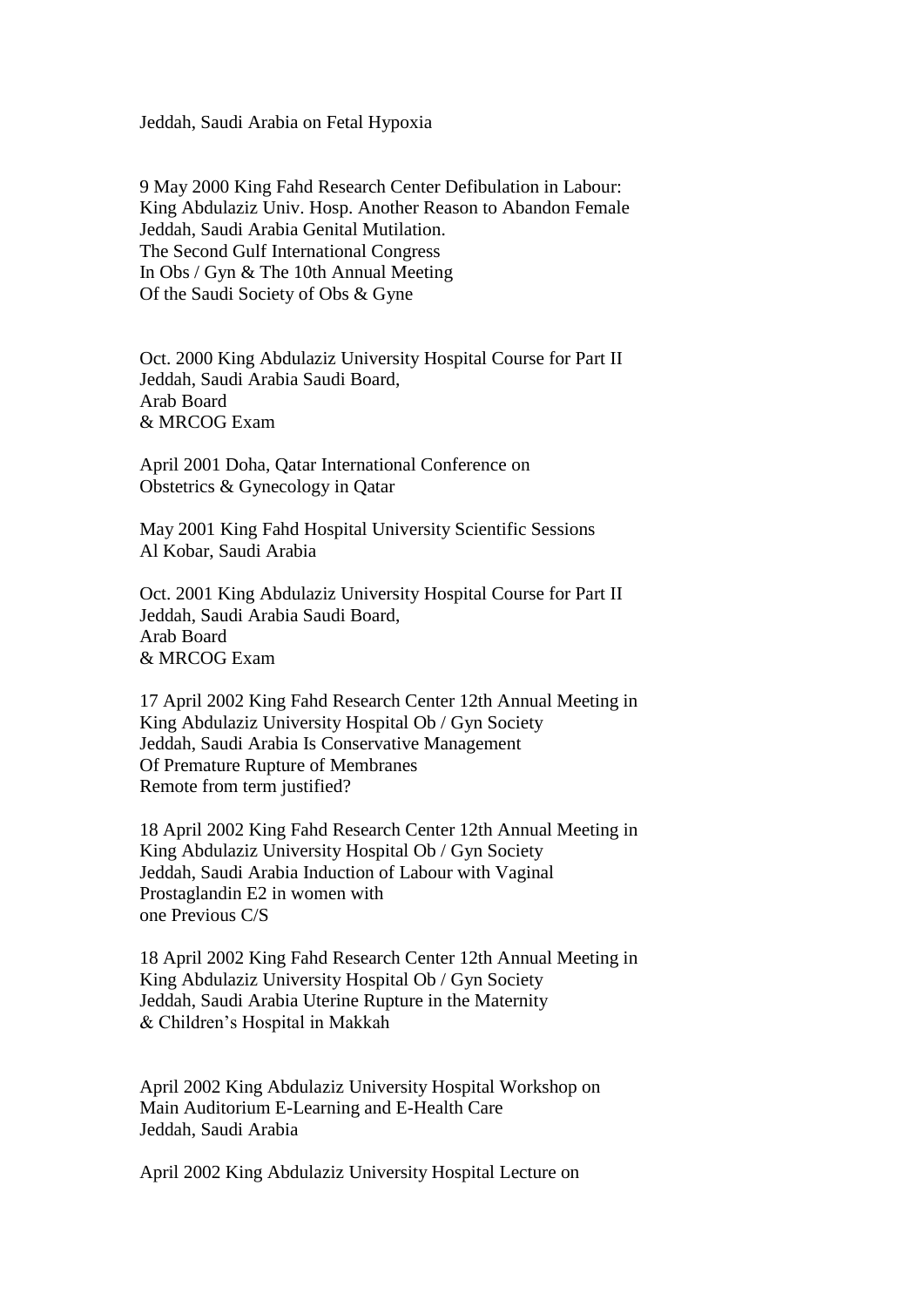Main Auditorium Cancer & Steroid Hormones Jeddah, Saudi Arabia

Maternity & Children's Hospital Lecture on Main Auditorium Reproductive Options for Jeddah, Saudi Arabia Cancer Patients

King Abdulaziz University Hospital Lecture on Main Auditorium Updated on Gynecologic Oncology Jeddah, Saudi Arabia

11 May 2002 King Abdulaziz University Hospital Lecture on Main Auditorium Adhesion Prevention Jeddah, Saudi Arabia

23-25 May 2002 King Abdulaziz University Medical Curriculum Development Jeddah, Saudi Arabia Workshop

7 ?9 Oct. 2002 King Abdulaziz University Hospital Medical Curriculum Development Jeddah, Saudi Arabia Workshop

8 ?9 Oct. 2002 King Abdulaziz Hospital & Oncology Symposium on High Risk Pregnancy Center, Jeddah, Saudi Arabia

12 ?23 Oct. 02 King Abdulaziz University Hospital Course for Part 2 Arab Board, Jeddah, Saudi Arabia Saudi Board & MRCOG Exam

24-25 Oct 2001 Jeddah, KSA Women's Health Future

21 March 2002 Jeddah, KSA Advances in Contraceptive Medicine

15 March 2003 Jeddah, KSA Workshop of Colposcopy & Cervical Pathology

24-27 April 2003 Berlin, Germany 4th World Congress on Controversies in Ob-Gyn & Infertility

29 Jun ? Jul 2003 Madrid, Spain 19th Annual Meeting of ESHRE

5-7 Oct 2003 Cairo, Egypt Strategies for National Registries to Monitor the Efficacy & Safety of ART

7-9 Dec 2003 Jeddah, KSA Multidisciplinary Breast Care Symposium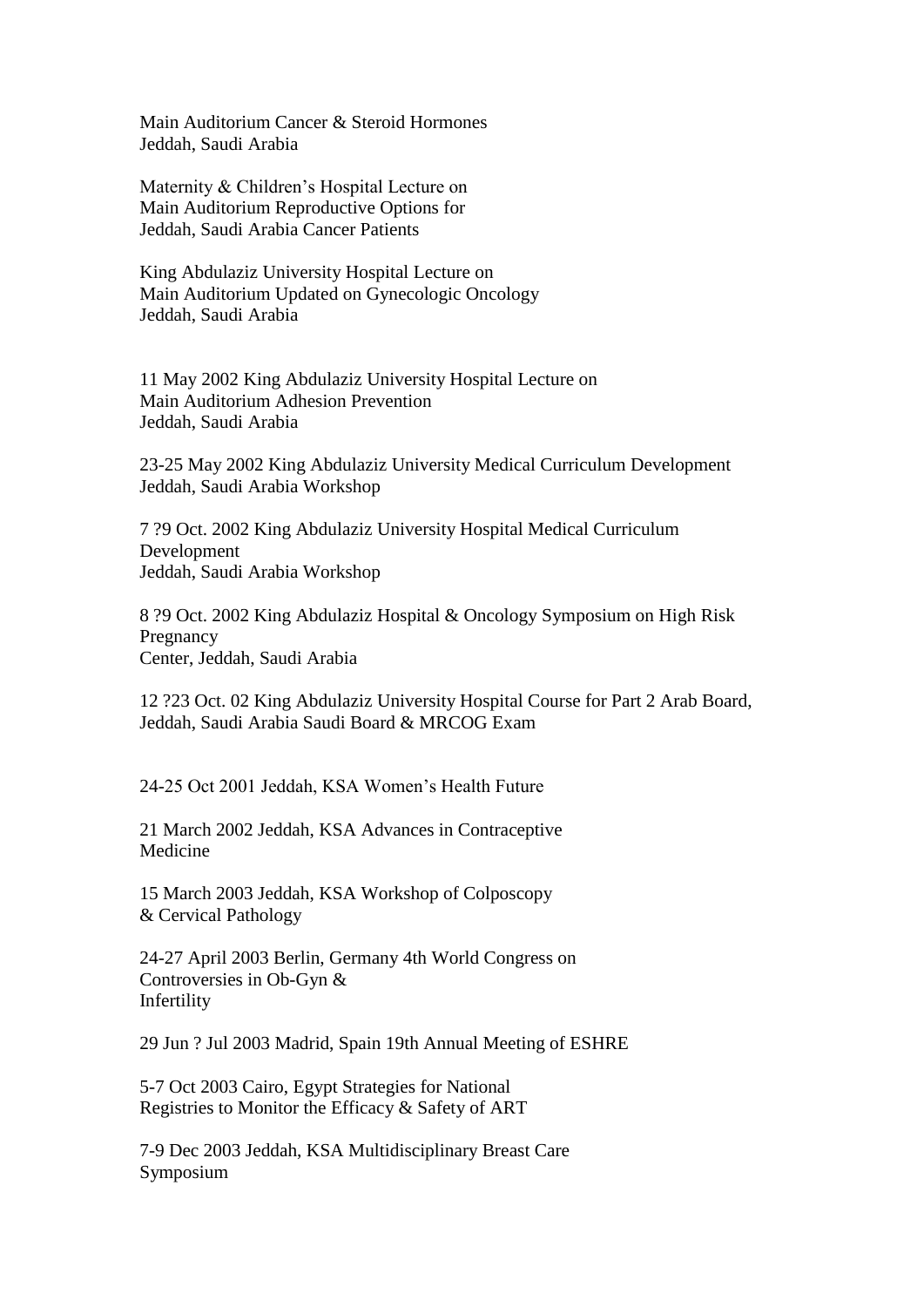15-16 Dec 2003 Jeddah, KSA Strategic Action Planning for the Faculty of Medicine

27-30 June 2004 Berlin, Germany 20th Annual Meeting of ESHRE

20-24 Nov 2004 Jeddah, KSA Part II Arab Board, Saudi Board in Ob-Gyn Speciality 7-9 Dec 2004 Jeddah, KSA Intrapartum Care Symposium

29-30 March 2005 Jeddah, KSA Women's Health Update 2005

5-7 April 2005 Jeddah, KSA 14th Annual Meting of SOGS

26-29 May 2005 Istanbul, Turkey 13th World Congress on IVF Assisted Reproduction & **Genetics** 

23-26 Nov 2005 Luxor, Egypt 12th Annual Scientific Meeting Middle East Fertility Society

22 ?26 Nov 2005 Cairo, Egypt Al Oxford Conference

5 ?9 Feb 2006 Dhaka, Bangladesh External Examiner, Bangladesh College of Physicians & Surgeon

13 ?18 Feb 2006 Nairobi, Kenya IVF Symposium, "SMART?

21-23 Feb 2006 Saudi German Hsp. Chairman 1st International Jeddah, KSA Ob/Gyn Symposium "Practical Update?

21-22 Mar 2006 King Faisal Specialist Hsp. Women Health Update 2006 & Resch. Cntr., Jeddah, KSA

22 March 2006 King Faisal Specialist Hsp. 4th Annual Intr. Women Health & Resch. Cntr., Jeddah KSA Update Conference

3-4 May 2006 Saudi Obstetrics & Gynecological 15th AGM Scientific Sessions Society, Jeddah KSA

18-21 June 2006 Czech Republic 22nd Annual Meeting of ESHRE

13-14 Dec. 2006 KAAU- Jeddah KSA Final of "Arab Board Exam?

January 2007 The American Academy of Arab Health 2007 Continuing Medical Education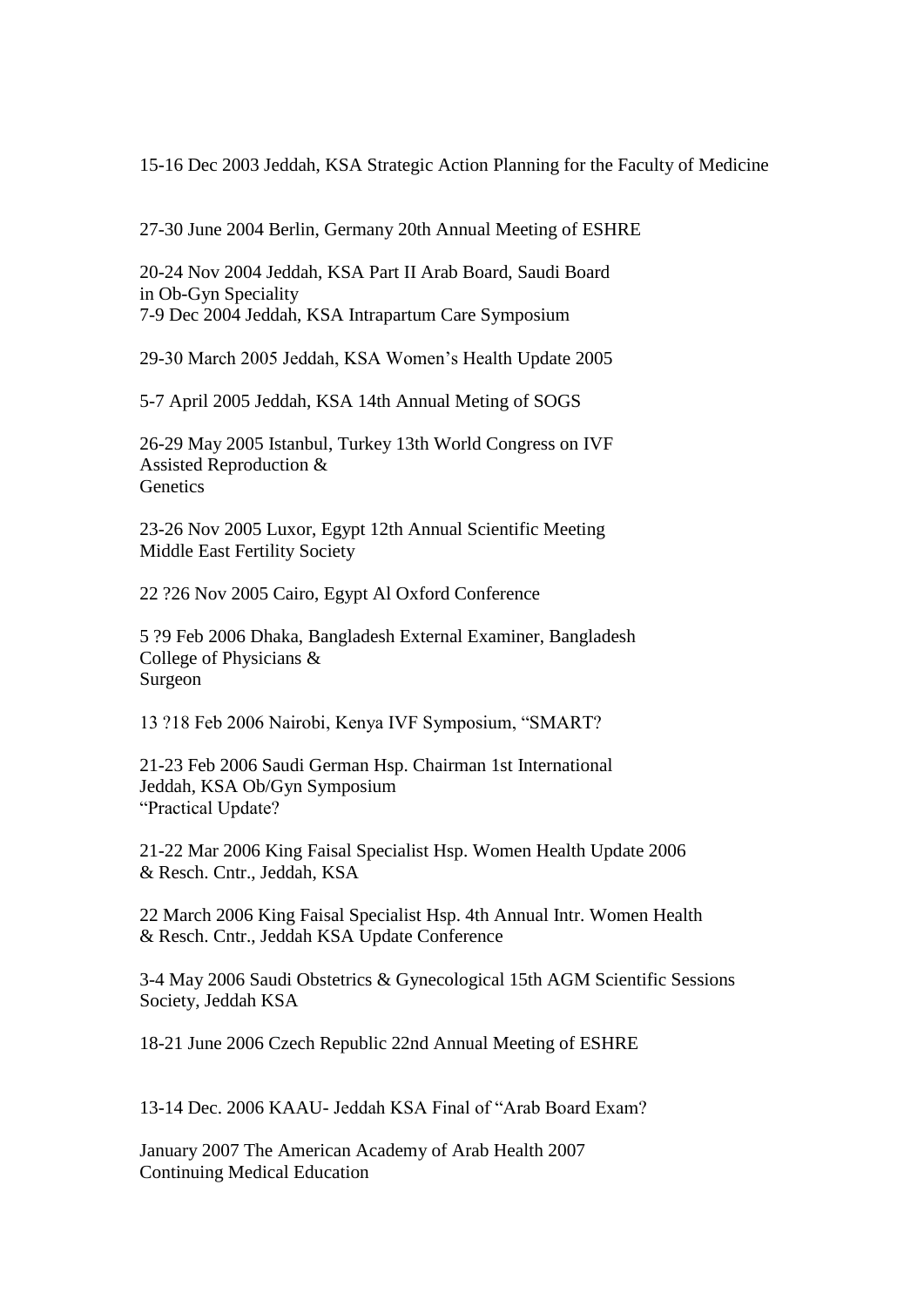8-11 Feb. 2007 SMART III, Oriental, Singapore International Conference

13-15 Fe. 2007 The Obstetrical & Gynecological 21st Conference Society of the Sudan Khartoum, Sudan

15-16 Feb. 2007 Dr. Erfan & Bagedo Gen. Hsp New Trends in IVF & Andrology Jeddah, KSA

7-8 Mar 2007 King Fahad Research Center International Symposium & King A'Aziz University, Jeddah on Intersex Disorders : Management & Ethics 3-5 Apr 2007 Le Meridien Hotel 4th Int'l Gulf Congress in Ob/Gyn Jeddah, KSA & 6th Annual Gen. Meeting of Saudi Ob/Gyn Society

1-4 July 2007 Lyon, France 23rd Annual Meeting of ESHRE

ABSTRACTS PRESENTED IN CONFERENCES AND WORKSHOPS:

1. Richardson BS, Patrick JE, Abduljabbar H. (Brain Blood Flow in the Fetal Lamb as Determined Input by Electrocortical Activity). Accepted and read at the Society of Gynaecologic Investigations, San Francisco, 1983.

2. Abduljabbar H, Allen HH, Nisker JA, Schauta-Amreich (Radical Vaginal Hysterectomy) Indications in 1985. Accepted and read at the Society of Obstetricians and Gynaecologists of Canada, Jasper, Alberta, June 1985.

3. Abduljabbar H. (Abnormal Cervical Cytology: A Preliminary Report on 21,372 Women in Jeddah). Accepted and read at the Workshop of the National Cancer Registry, King Abdulaziz City for Science and Technology, Riyadh, November 1988.

4. Abduljabbar H. (The Prevalence of Trophoblastic Disease in Jeddah). Accepted and read at the Workshop of the National Cancer Registry, King Abdulaziz City for Science and Technology, Riyadh, November 1988.

5. Abduljabbar H. (Some Interesting Findings in Saudi Infertile Patients). Accepted and read at the Symposium on Gynaecological Endocrinology and Infertility, Children's and Maternity Hospital, Jeddah, December 1988.

6. Abduljabbar H, Moumena R, Mosli HA. (Urinary Tract Infection in Pregnancy). Accepted and read at the Symposium on Maternal and Child Health Care, Children's and Maternity Hospital, Jeddah, January 1989.

7. Abduljabbar H, Ramadani HM. (Cancer in Pregnancy). Accepted and read at the Symposium on Maternal and Child Health Care, Children's and Maternity Hospital, Jeddah, January 1989.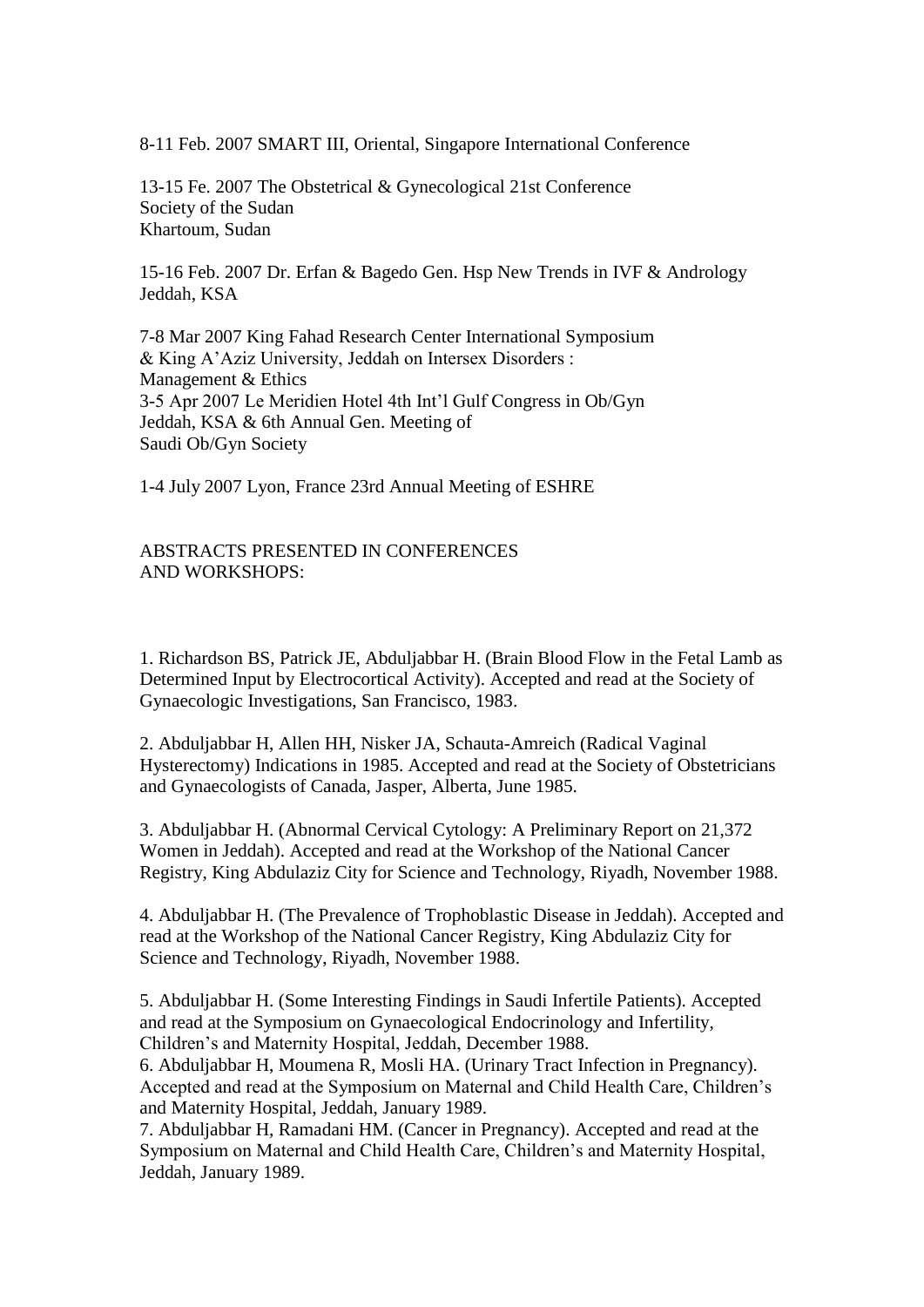8. Ramadani HM, Abduljabbar H. (Neural Tube Defects: Pre-Natal Diagnosis and Dilemma of Management). Accepted and read at the Symposium on Maternal and Child Health Care, Children's and Maternity Hospital, Jeddah, January 1989.

9. Abduljabbar H. et al (Chlamydial Infection in Saudi Infertile Patients). Accepted and read at the Symposium on the Treatment and Progress in Infertility, Riyadh, March 1989.

10. Abduljabbar H. et al (Cholestesis in Pregnancy) . Accepted and read at the Symposium on Hepato-Biliary Pancreatic Disorders, King Fahd Armed Forces Hospital, Jeddah, March 1989.

11. Abduljabbar H. et al. (Review of Cervical Dysplasia and Trophoblastic Disease in Jeddah ). Accepted and read at the Symposium on Gynaecologic Oncology (Saudi Society of Obstetricians and Gynaecologists), King Abdulaziz University Hospital, Jeddah, March 1989.

12. Abduljabbar H. et al . (Lactate Concentration in the Cord Blood of Mature and Premature Babies ). Accepted and read at the Symposium on the Premature Baby, King Khalid National Guard Hospital, Jeddah, October 1989.

13. Abduljabbar H. et al. (Recommended Screening Program for Cervical Pathology). Accepted and read at the 4th Primary Health Care Symposium on Child and Maternity Care, Children's and Maternity Hospital, Jeddah, November 1989.

14. Abduljabbar H. et. al. (Abnormal Cervical Cytology: Is it a Problem in Saudi Arabia?). Accepted and read at the 1st International Symposium of Obstetrics and Gynaecology, Emirates Medical Association, Dubai, November 1989.

15. Abduljabbar H. et. al. (Abnormal Cervical Cytology in Saudi Arabia). Accepted and read at the International Symposium of Cervical Pathology, Rome, Italy, May 1990.

16. Abduljabbar H. et. al. (What is Normal?) Accepted and read at the 1st Annual General Meeting and Scientific Session of the Saudi Obstetric and Gynaecological Society, Children's and Maternity Hospital, Jeddah, May 1990.

17. Abduljabbar H. et al. (Female Genito-Urinary Tract Fistulae at King Abdulaziz University Hospital). Accepted and read at the 1st Annual General Meeting and Scientific Session of the Saudi Obstetric and Gynaecological Society, Children's and Maternity Hospital, Jeddah, May 1990.

18. Abduljabbar H. et. al. (Ectopic Pregnancies at King Fahd Hospital, Al Baha A Four-Year Review). Accepted and read at the 1st Annual General Meeting and Scientific Session of the Saudi Obstetric and Gynaecological Society, Children's and Maternity Hospital, Jeddah, May 1990.

19. Abduljabbar H, Hamdan S. (Review of Breech Delivery in a Teaching Hospital).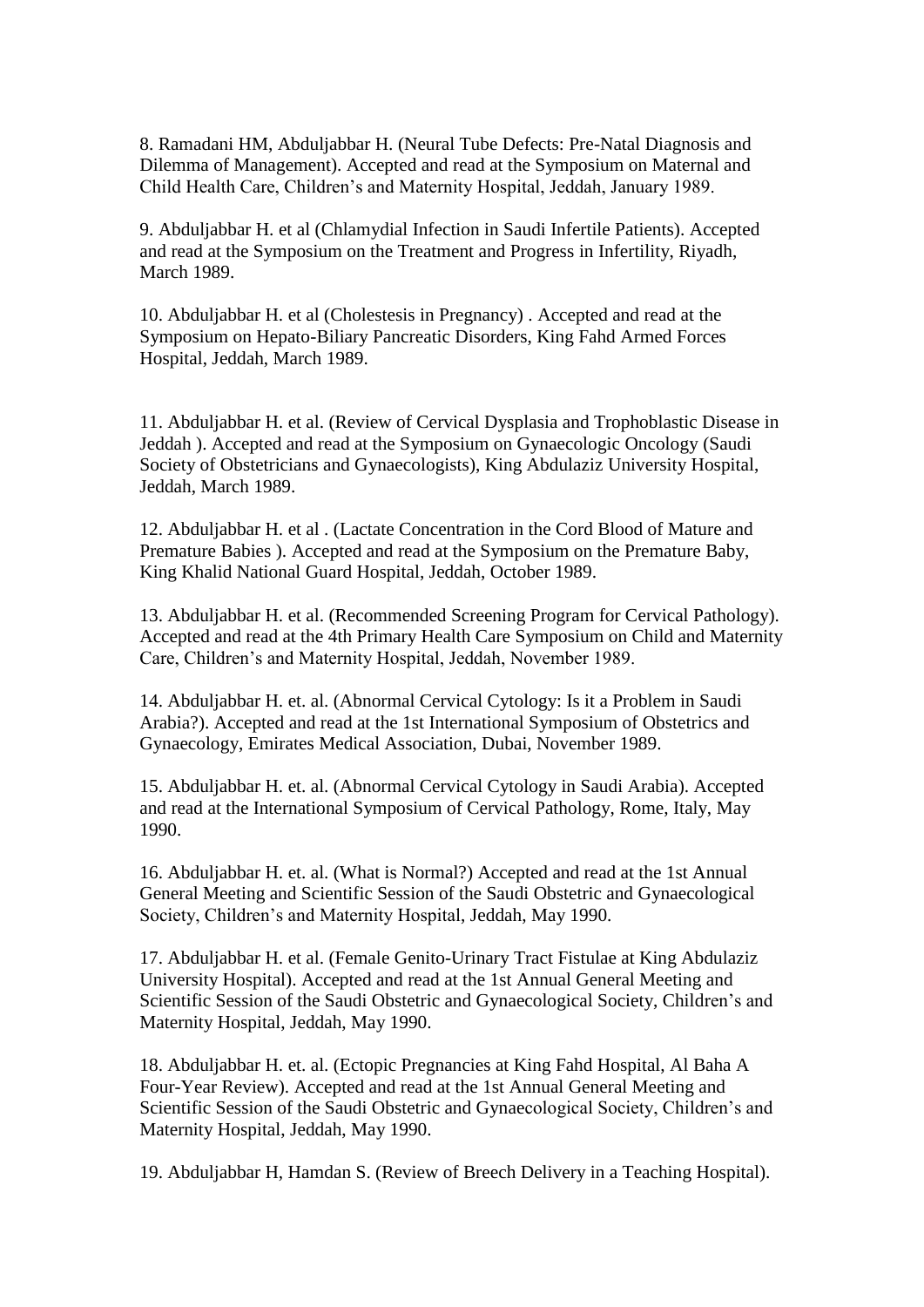Accepted and read at the Symposium of the Saudi Obstetric and Gynaecological Society, Children's and Maternity Hospital, Jeddah, Saudi Arabia, December 1990.

20. Abduljabbar H., Mosli H., Farsi H., ( Vesico-vaginal Fistula In Saudia Arabia , Review 20 Years ) Accepted and read at Sixth Saudi Urology Conference. King Khalid National Guard Hospital , Jeddah. November 1991.

21. Abduljabbar H., et al. (Use of Computer for Interpretation of CTG) Accepted and read at the Experience in care of pregnancy and labour . Hera General Hospital. Mecca. Sept. 1992.

22. Abduljabbar H., Mosli H., Gazzaz F., Farsi H. (Infection and Infertility). Accepted and read at the Infertility Symposium at King Fahad Coastal City Jeddah. Sept. 1992.

23. Abduljabbar H., Momena R., (In-vitro effect of Amniotic Fluids on Bacteria). Accepted and read at the 3rd Annual meeting of Saudi Obstetric and Gynecological Society . Armed Forces Hospital, Riyadh. May 1993.

24. Ismail S., Abduljabbar H., (Hysterectomy) . Accepted and read at the 3rd Annual meeting of Obstetric and Gynecological Society. Armed Forced Hospital , Riyadh , May 1993.

25. Al-Sibiani S., Abduljabbar H., (The effect of Buscopan On Cervical Dilatation During the First Stage of Labor) . Accepted and read at the 3rd Annual meeting of Obstetric and Gynecological Society. Armed Forced Hospital , Riyadh , May 1993.

26. Abduljabbar H., et .al. (Toxoplasmosis in pregnancy) . Accepted and read at the international Conference on Maternal and Fetal Health. King Fahad Coastal City , Jeddah. Oct. 1993.

27. Abduljabbar H., Mosli H., Gazzaz F., Farsi H., (Infection and Infertility). Accepted and read at the international Symposium on Recent Advanced in Obstetric and Gynecology. King Faisal Specialist Hospital & Research Centre, Riyadh, April 1994.

28. Abduljabbar H., et.al. ( Review of 20 years VVF in Saudi Arabia ). Accepted and read at the 4th Annual meeting of Saui Obstetric and Gynecological Society . King Faisal University, Dammam, May 1994.

29. Abduljabbar H. Komsani T., (Serum Zinc Level and Other Biochemical Parameter In Normal Pregnancy) . Accepted at the 5th annual meeting of Saudi Obstetric and Gynecological Society, Hail, April 1996.

RESEARCH ACTIVITIES: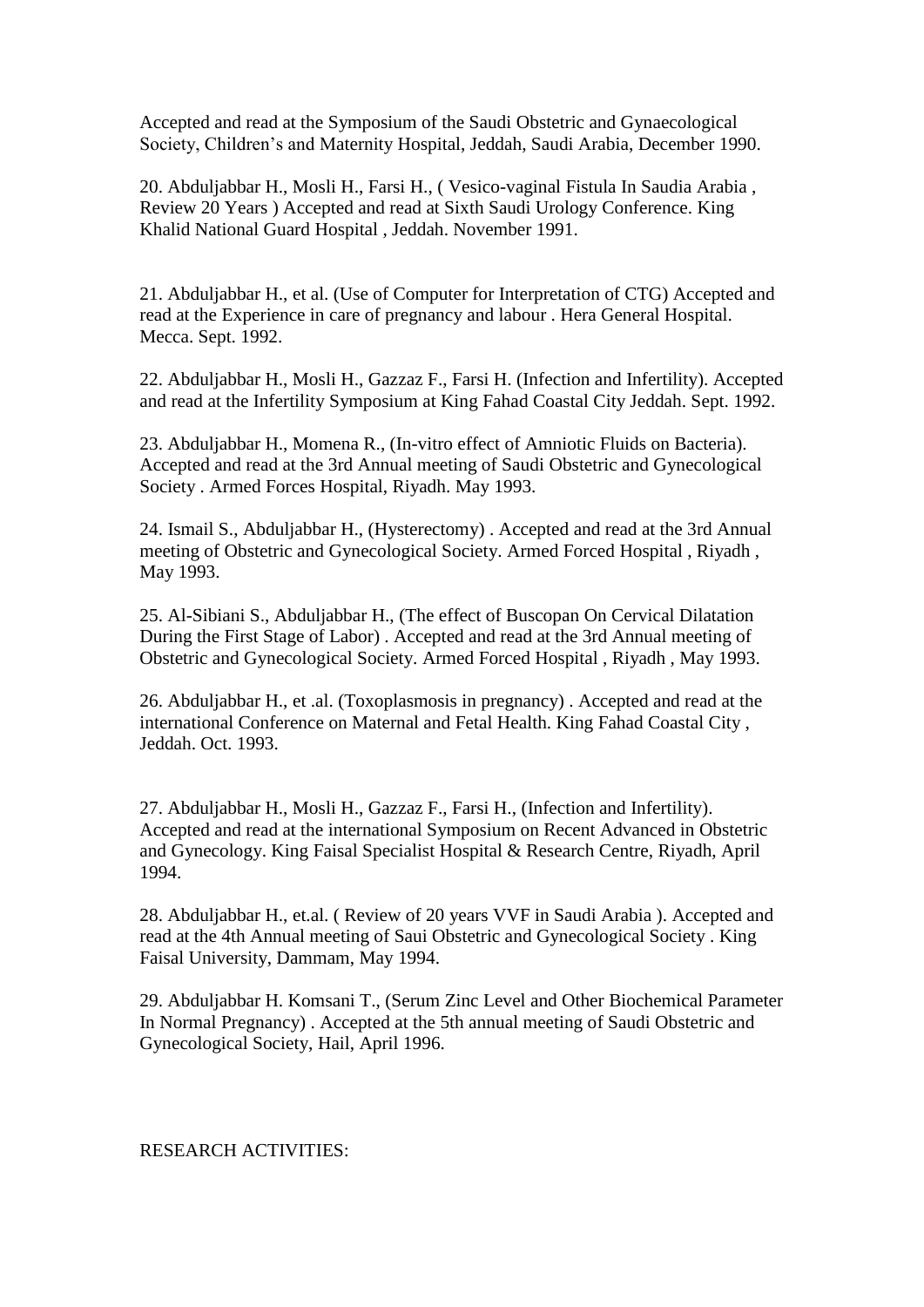1. Mira S, Fatani H. Abduljabbar H, Scott G, Strand D. Graduate Input for Curriculum Development. Medical Education. Supported by King Abdulaziz University Research Project No. 005/409. (Accepted for publication in 1990).

2. Mosli H, Gazzaz F, Farsi H, Abduljabbar H. The Role of Infection in Infertility with Respect to the Jeddah Region. Supported by King Abdulaziz University Research Project No. 026/410.

3. Zinc in Normal Pregnancy - Master Degree Supervision Abduljabbar HSO and Kumosani T.

4. Abulnaja KO, El-Darderi SA, Abduljabbar HSO. Influence of age on metabolic interelation of lipid profile in Jeddah. Supported by King Abdulaziz University Research Project No. 162/417.

5. Abduljabbar HSO and Kumosani T. Biochemical parameters in Human Seminal Plasma and their relation to Fertility. Supported by King Abdulaziz University Research Project No. 005/417.

5. Abduljabbar HSO and Kumosani T. Biochemical parameters in follicles fluids and their relation to Fertility. Submitted to King Abdulaziz University Research Council.

6. Abduljabbar H . umbilical cord blood Stem cell expansion 2005

#### ARTICLES PUBLISHED:

Devoe LD, Abduljabbar, H., Carmichael, L., Robert, C., Patrick J. The Effects of Maternal Hyperoxia on Fetal Breathing Movements in Third Trimester Pregnancies. Am J Obstet Gynaecol 1984; 148:790.

Richardson BS, Patrick JE, Abduljabbar H. Cerebral Metabolism in the Fetal Lamb after Maternal Infusion of Ethanol. Am J Obstet Gynaecol 1985; 249:505.

Richardson BS, Patrick JE, Abduljabbar H. Cerebral Oxidative Metabolism in the Fetal Lamb Relationship to Electrocortical State. Am J Obstet Gynaecol 1985; 153:426.

Abduljabbar H. Postpartum Lactate Concentration in the Cord Blood in Normal Pregnancy. Letter to the Editor, Saudi Medical Journal 1989; 10(4):326.

Abduljabbar H. Clinical Gynaecologic Oncology: A Book Review. Saudi Medical Journal 1989: 10 (6):522.

Mosli HA, Rawas, MM, Abduljabbar H, Farsi HMA. The Mayer-Rokitansky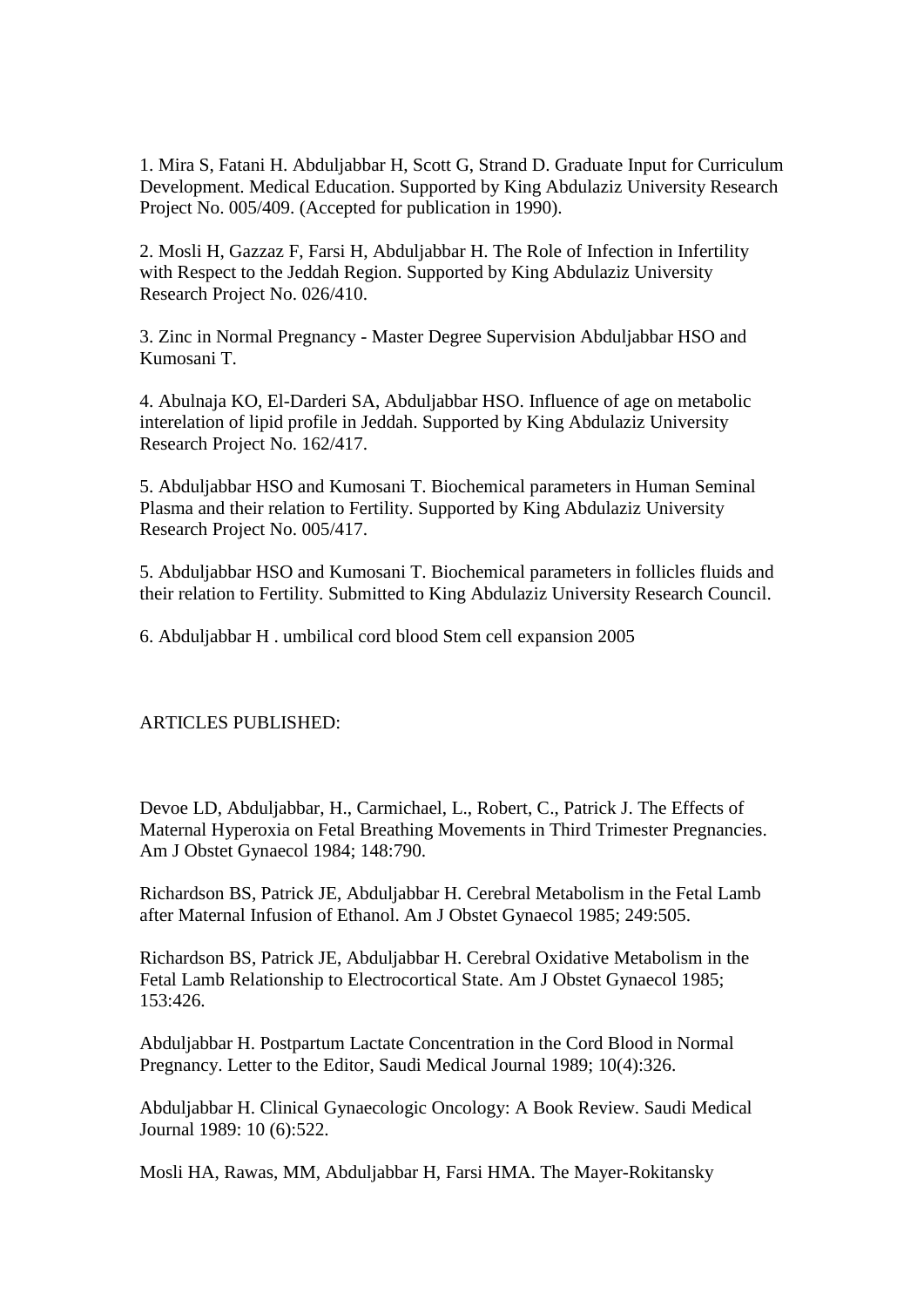Syndrome: Diagnosis and Management of a Patient. Annals of Saudi Medicine 1989; 9:3:299.

Abduljabbar H, Gazzaz F, Mosli H, Ramadani H. Chlamydial Infection in Saudi Infertile Patients. Bahrain Medical Bulletin 1990; 12(1):4-7.

Abduljabbar H. Abnormal Cervical Cytology: A Preliminary Report on 21,372 Women in Jeddah. Saudi Medical Journal 1990; 11(5):372-375.

Abduljabbar H, Ghazzawi MB, El Hosseiny M. Primary Ovarian Lymphoma in Pregnancy: A Case Report. Annals of Saudi Medicine 1990; 10(4):453-456.

Abduljabbar H, Mosli H, Farsi H, Al Etaiby F. Female Genito-Urinary Fistula. King Abdulaziz University Medical Journal (Accepted for publication in 1990).

Mira S. Fatani H, Abduljabbar H, Scott G, Strand D. Graduate Input for Curriculum Development. Medical Education (accepted for publication in 1990).

Abduljabbar H, Marzouki K, Zawawi T, Khan A. Pericardial Effusion in Normal Pregnant Females. Acta Obstetricia et Gynecologica Scandinavica (accepted for publication, 1990).

Abduljabbar H. Comparison Between Postpartum Cord Lactate Level in Umbilical Artery and Apgar Score, Bahrain Medical Bulletin 1991; 13(1):9-11.

Abduljabbar H. Moumena R, Mosli H, Khan A, Warda A. Urinary Tract Infections in Pregnancy. Annals of Saudi Medicine 1991; 11(3).

Warda A, Abduljabbar H., Nasrat H, Omar A. Hydrops Fetalis Due to Diamond Blackfan Syndrome. Current Obstetrics and Gynaecology 1991 1(3).

Warda A, Abduljabbar H, Ghafouri H, Basalamah A. Pena-Shokeir Phenotype: A Lethal Pattern of Multiple Congenital Anomalies. Annals of Saudi Medicine 1991 11(3).

Ramadani HM, Abduljabbar HSO, Al-Ghazzawi BY. Non-Hodgkin's Lymphoma in Pregnancy. Saudi Medical Journal 1991; 12(1):32-36.

Abduljabbar HSO, Merdad AA, Mosli HA, Mansouri N. Palliative Cytoreductive Surgery in Advanced Ovarian Carcinoma. Bahrain Medical Bulletin 1991 13(2):58- 61.

Al-Amoudi S, Abduljabbar HSO, Ramadani H, Ba'aqeel H, Rayes O. Management of Sacroccygeal Teratoma as a Cause of Dystocia During Labour. Bahrain Medical Bulletin 1991; 13(2):62-65.

Mosli HA, Farsi HM, Rimawi MH, Abduljabbar HSO. Retention of Urine in Female: Cause and Management. East African Medical Journal 1991; 68(8):614-620.

Abduljabbar HSO. A Possible Long Term Sequelae of Ovarian Stimulation. Current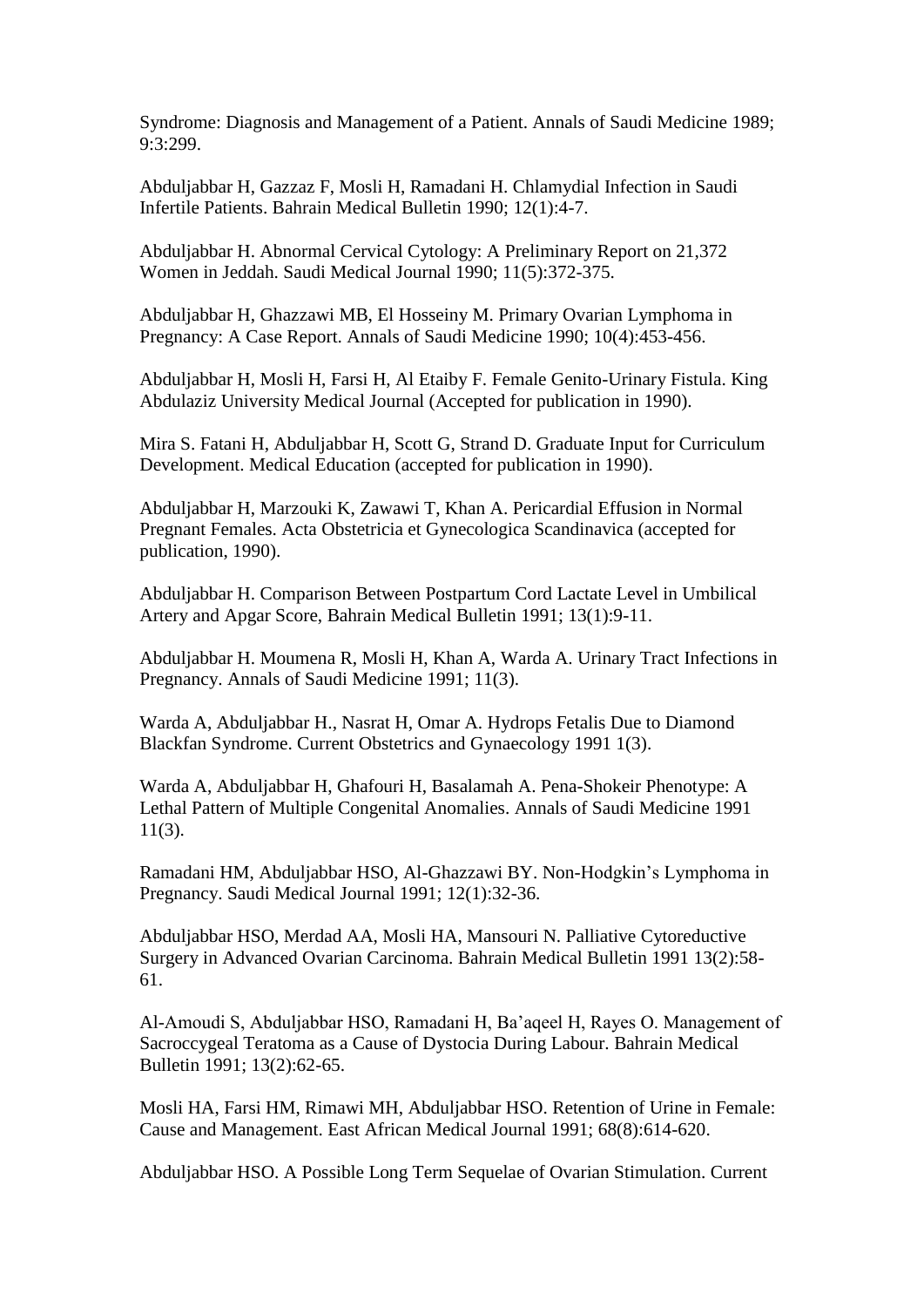Obstet & Gynaecol 1994;4(1).

Abduljabbar HSO. Cancer Therapy in Pregnancy. Saudi Obstetric & Gynaecological Society Bulletin 1992;(2)1.

Badeeb O, Abduljabbar HSO, Basher E. Retinal Haemorrhage in the Newborn. Bahrain Medical Bulletin 1992: (14)1:5-7.

Abduljabbar HSO, Ramadani H. Pseudotumour Cerebri in Pregnancy: A Case Report. Bahrain Medical Bulletin 1992: (14)2:62-64.

Rouzi AA, Al Noury A, Mansouri M, Jamal H, Abduljabbar, H. Major Complications of Laparoscopy in a Teaching Hospital in Saudi Arabia. Saudi Medical Journal 1999;20:359-61.

Rouzi AA, Hawasawy H, Abduljabbar H. Extra-amniotic Prostaglandin-E2 for Termination in the Second and Early Third Trimesters. Int. J. Gyn. Obstet 1999;67:45-46.

Saggaf A, Rouzi AA, Radhan B, Alshehry S, Yamani T, Abduljabbar H. Misoprostol for Preinduction Cervical Ripening and Induction of Labour: A Randomized Controlled Trial. Saudi Journal of Obstetrics and Gynecology 2001;1:89-93.

Rouzi AA, Aljhadali EA, Amarin ZO, Abduljabbar H. The use of intrapartum defibulation in women with Female Genital mutilation. Br. J. Obstet Gynecol 2001;108:949-51.

Rouzi AA, Al –Noury A, Shobokshi AS, Jamal HS, Abduljabbar H. Abdominal myomectomy versus abdominal hysterectomy for symptomatic and big uterine fibroids. Saudi Medical Journal 2001;22:984-86.

H.S.O. Abduljabbar, Y. Ibrahim, T.F.Elahi, A.K. Tawfiq and M. Khoja : Use of Computer for interpretation of fetal heart tracings. Int J Gynecol Obstet 1993: 42: 251-254.

Hassan S. O. Abduljabbar: Toxoplasmosis in pregnancy: The Saudi Obstetric & Gynecological Society , Bulletin : 1994 :Vol 4 No. 1: 7-11.

Hassan S. O. Abduljabbar, R. A. momina, T.F.Elahi: In-Vetro Effects of Amniotic Fluids On Group B-Beta Hemolytic Streptococc. The Saudi Obstetric & Gynecological Society, Bulletin : 1996 : Vol. 5 No. 2 : 17-21.

Mosli, H. M. A. Farsi, M. F. Al-Zimaity, H. S. Abduljabbar. A. T. Eltahawy, A. A. Fatani, F. S. Gazzaz : Prophylactic Antibiotics For ESWL Treatment. Saudi Med J !993: 14(2): 126-129.

Mosli, F. S. B. Gazzaz, H. A. M. Farsi, H. S. O. Abduljabbar : Genital Infection In Male Idiopathic Infertility. Ann Saudi Med J 1996: 16(1): 42-46.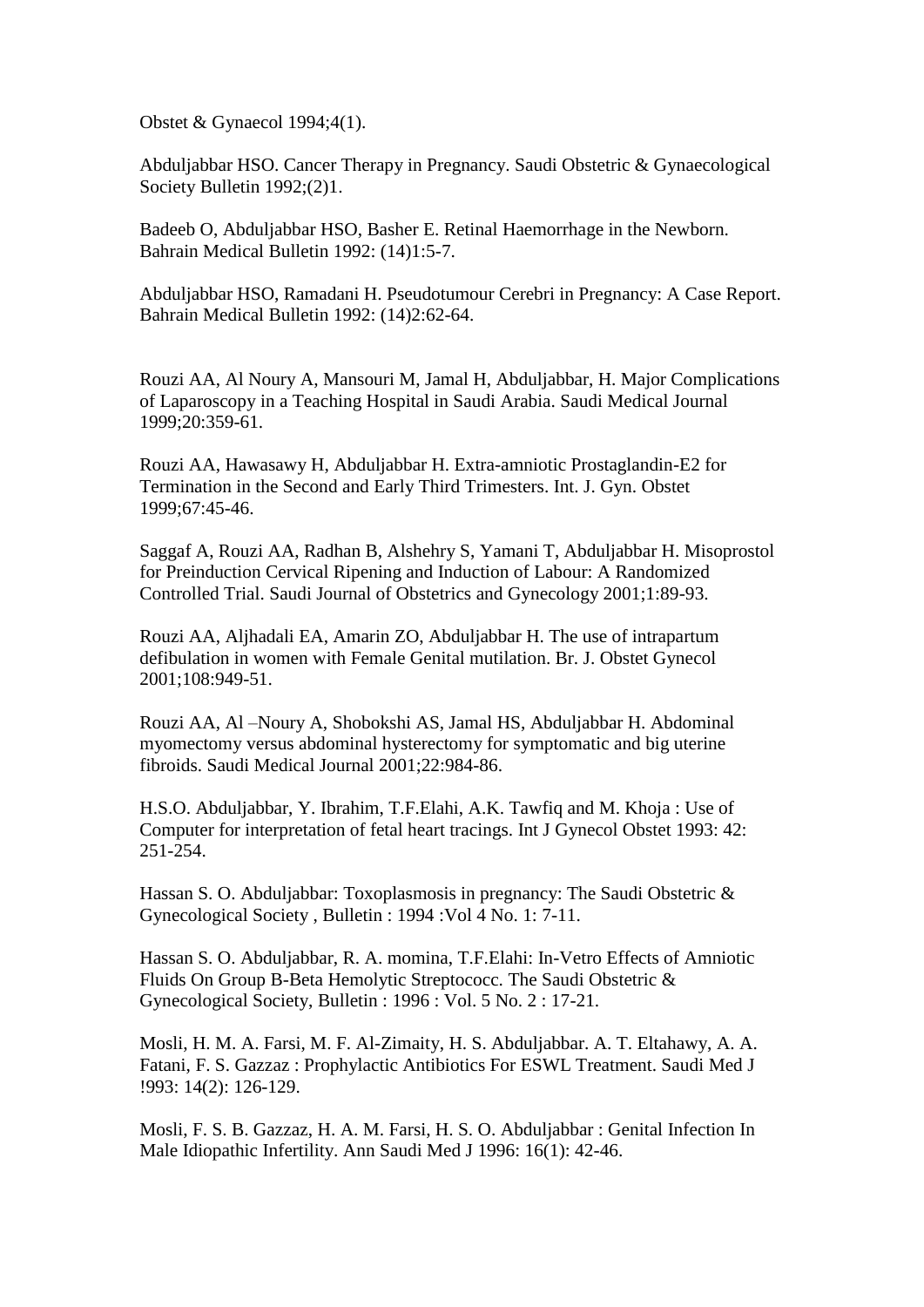Samia A. El-Dardiry, Khalid O. Abulnaja, Nagwa M. Assem, Soraya A. Sharaf, H. Abduljabbar. Coagulopathy: Influence Of Schistosoma Mansoni And Hbs Ag Altered Equilibria In Post Preeclmptic States. Journal Of The Egyption Biochemical Society : Vol. 15 No. 1 (1997) .

Khalid O. Abulnaja, Samia A. El-Dardiry, Hassan S. O. Abduljabbar. Influence Of The Past History Of Schistosomiasis On Homeostatic Alteration In Pregnancy. J Medical Research Institute : Vol. 18 No. 2 (1997) .

Khalid O. Abulnaja, Samia A. El\_dardiry, Hassan S.O. Abduljabbar. Preeclmpsia : Sustained Effects By Hepatic Predisposition : J Medical Research Institute: Vol. 18 No 2 (1997).

Taha A. Kumosani, Hassan S. Abduljabbar, Zainab A. Al-tazi: Serum Zinc Level Of Healthy Individuals Living In Western Province Of Saudi Arabia : Ain Shams Medical Journal : Vol. 48. No. 4-5-6: 1997.

Hassan S. O. Abduljabbar, Sharifa Al-Sibiani. The Effect Of Hyosine-N-Butylbromide ( BUSCOPAN ) On The Cervix During The First Stage Of Labor ( A Randomized Trial ). Ain Shams Medical Journal : Vol. 48. No. 4-5-6: 1997.

Hassan S. O. Abduljabbar, Taha A. Kumosani, Zainab A. Al-Tazi. Serum Zinc and Other Biochemical Parameters Levels Of Healthy Pregnant Women. Ain Shams Medical Journal: ( In Press ) !997.

Tarik El-dossoki, Hassan S. O. Abduljabbar .DNA Ploidy and Proliferation Index in Malignant Epithelial Ovarian Neoplasm. Am. J Sur Path : (In press)

Abdulrahim A. Rouzi, Etedal A. Aljhadali, Zouhair O. Amarin, Hassan S. Abduljabbar, The use of intrapartum defibulation in women with female genital mutilation, British Journal of Obstetrics and Gynaecology 108 (9) (2000) pp. 949-951.

The use of intrapartum defibulation in women with female genital mutilation pp. 949-951(3) Authors: Rouzi, Abdulrahim A.; Aljhadali, Etedal A.; Amarin, Zouhair O.; Abduljabbar, Hassan S.

Abdominal myomectomy versus abdominal hysterectomy for symptomatic and big uterine fibroids [ Abstract ] Abdulrahim A. Rouzi, Afaf I. Al-Noury, Amal S. Shobokshi, Hassan S. Jamal, Hassan S. Abduljabbar

ACTIVITIES:

1. Referee of scientific papers for Saudi Medical Journal.